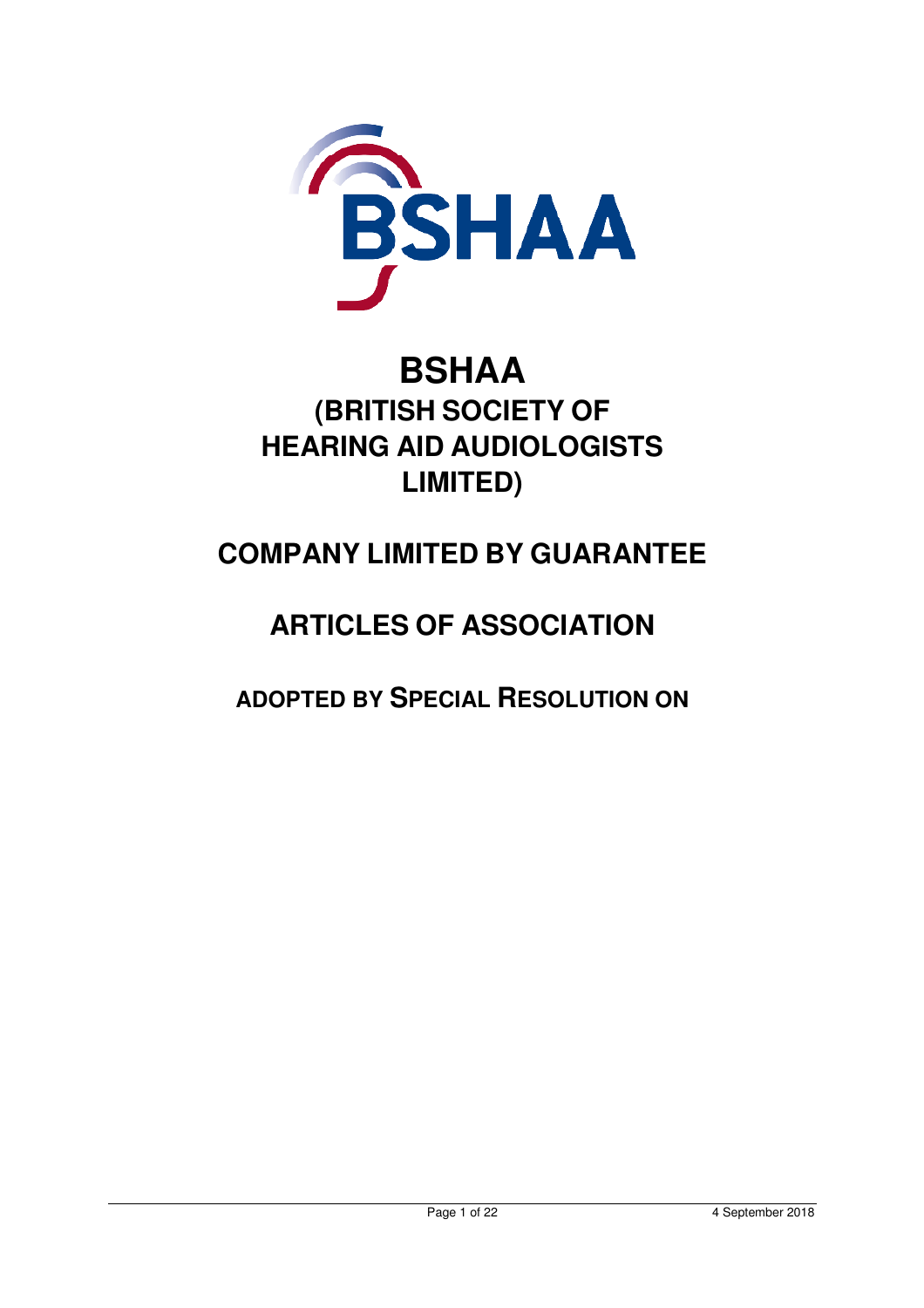# **INDEX TO THE ARTICLES**

### **PART 1**

### **INTERPRETATION AND LIMITATION OF LIABILITY**

|   | Defined terms | 5 |
|---|---------------|---|
| 2 | Meaning       | 6 |
| 3 | Company name  | 6 |

### **PART 2**

### **DIRECTORS**

| $\overline{4}$ | Directors' general authority             | 6              |
|----------------|------------------------------------------|----------------|
| 5              | Members' reserve power                   | 6              |
| 6              | <b>Number of Directors</b>               | $\overline{7}$ |
| 7              | Appointment of directors                 | $\overline{7}$ |
| 8              | <b>Casual Vacancies</b>                  | $\overline{7}$ |
| 9              | Directors may delegate                   | 8              |
| 10             | Committees                               | 8              |
| 11             | Directors to take decisions collectively | 8              |
| 12             | Unanimous decisions                      | 8              |
| 13             | Calling a Council meeting                | 9              |
| 14             | Participation in Council meetings        | $9\,$          |
| 15             | Quorum for Council meetings              | 9              |
| 16             | <b>Chairing of Council meetings</b>      | 10             |
| 17             | Casting vote                             | 10             |
| 18             | <b>Conflicts of interest</b>             | 10             |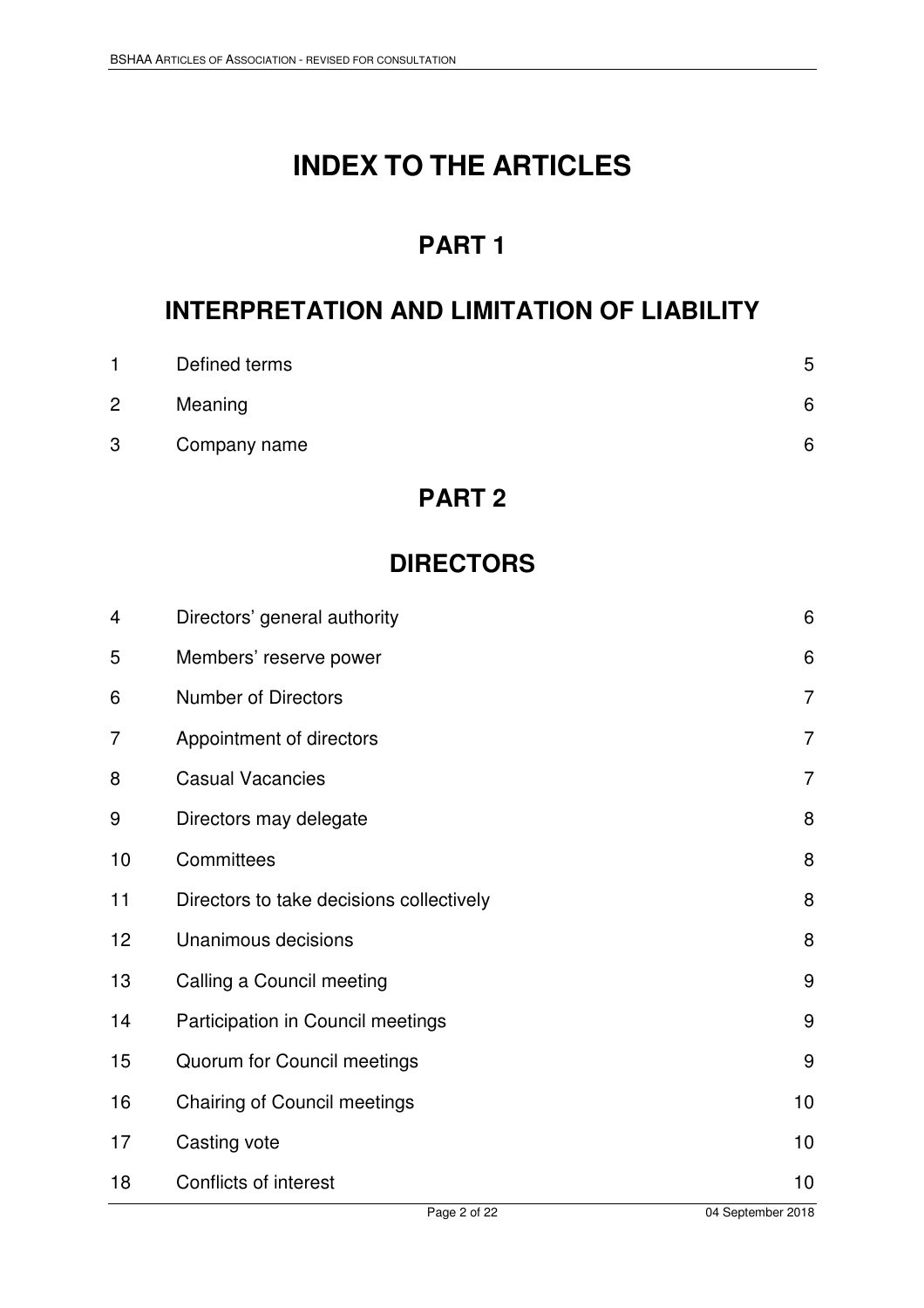| 19 | Records of decisions to be kept              | 11 |
|----|----------------------------------------------|----|
| 20 | Directors' discretion to make further rules  | 11 |
| 21 | Suspension of directors                      | 11 |
| 22 | Termination of a director's appointment      | 11 |
| 23 | Directors' remuneration                      | 12 |
| 24 | Directors' expenses                          | 12 |
| 25 | Vice-President, President and Past President | 12 |
| 26 | CEO                                          | 13 |

### **PART 3**

### **MEMBERSHIP**

| 27 | Applications for membership                   | 13 |
|----|-----------------------------------------------|----|
| 28 | <b>Classes of Membership</b>                  | 13 |
| 29 | Use of membership suffix                      | 14 |
| 30 | <b>Certificates of Membership</b>             | 14 |
| 31 | Subscription of members                       | 14 |
| 32 | Termination of membership                     | 15 |
| 33 | Effect of ceasing to be a member              | 15 |
| 34 | <b>Reinstatement of Member</b>                | 15 |
| 35 | Suspension and exclusion of members           | 15 |
| 36 | Liability of members                          | 16 |
| 37 | Requirement to hold an Annual General Meeting | 16 |
| 38 | Attendance and speaking at general meetings   | 16 |
| 39 | Quorum for general meetings                   | 17 |
| 40 | Chairing general meetings                     | 17 |
| 41 | Adjournment                                   | 17 |
| 42 | Voting: general                               | 18 |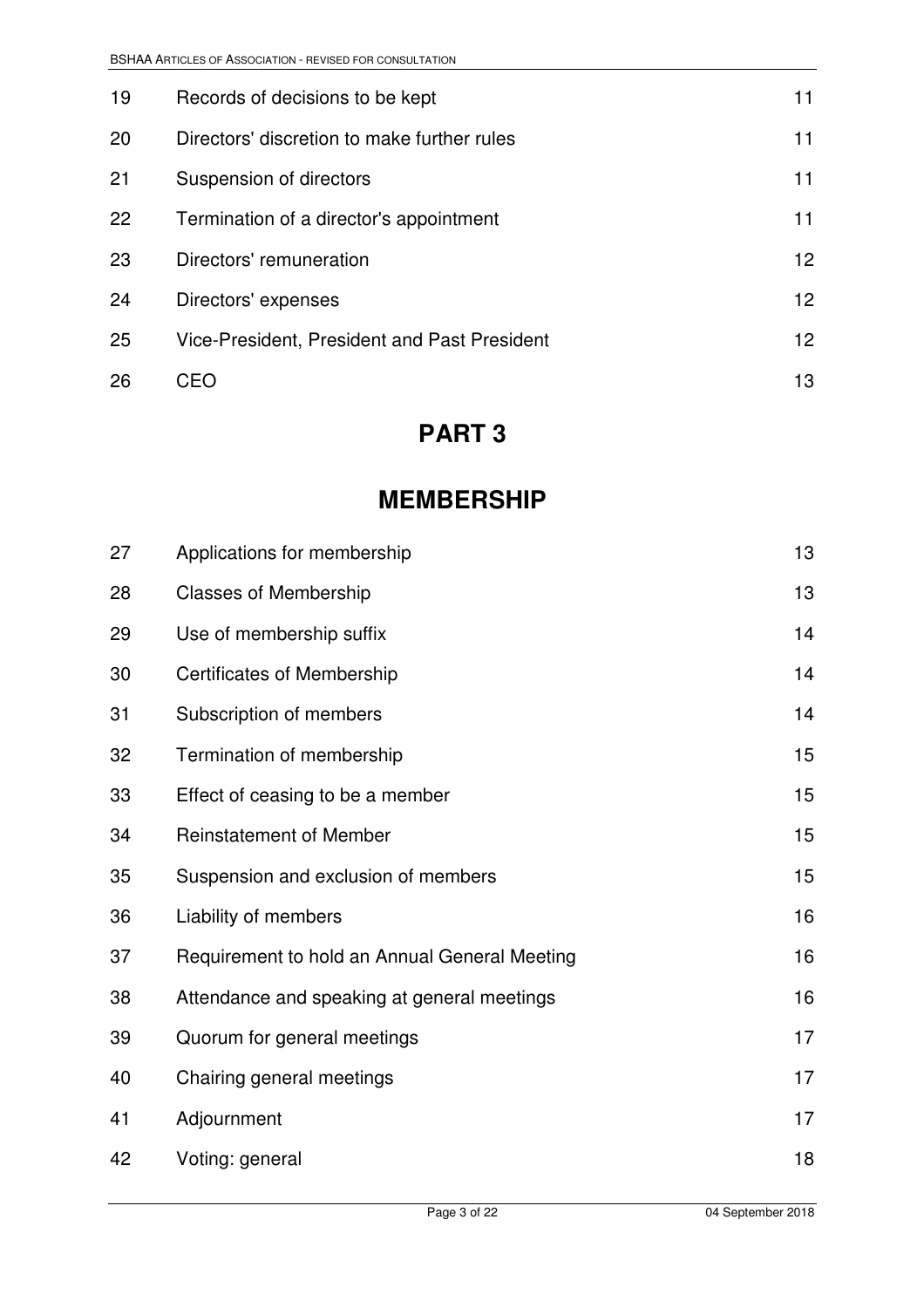| 43 | Errors and disputes       | 18 |
|----|---------------------------|----|
| 44 | Poll votes                | 18 |
| 45 | Content of proxy notices  | 19 |
| 46 | Delivery of proxy notices | 19 |
| 47 | Amendments to resolutions | 19 |
| 48 | Written resolutions       | 20 |

### **PART 4**

### **ADMINISTRATIVE ARRANGEMENTS**

| 49 | <b>Appointment of Secretary</b>   | 20 |
|----|-----------------------------------|----|
| 50 | <b>Appointment of Staff</b>       | 20 |
| 51 | Means of communication to be used | 21 |
| 52 | Company seal                      | 21 |
| 53 | Indemnity                         | 21 |
| 54 | Insurance                         | 22 |
| 55 | Accounting records                | 22 |
| 56 | <b>Service of Notices</b>         | 22 |
| 57 | <b>Dissolution</b>                | 22 |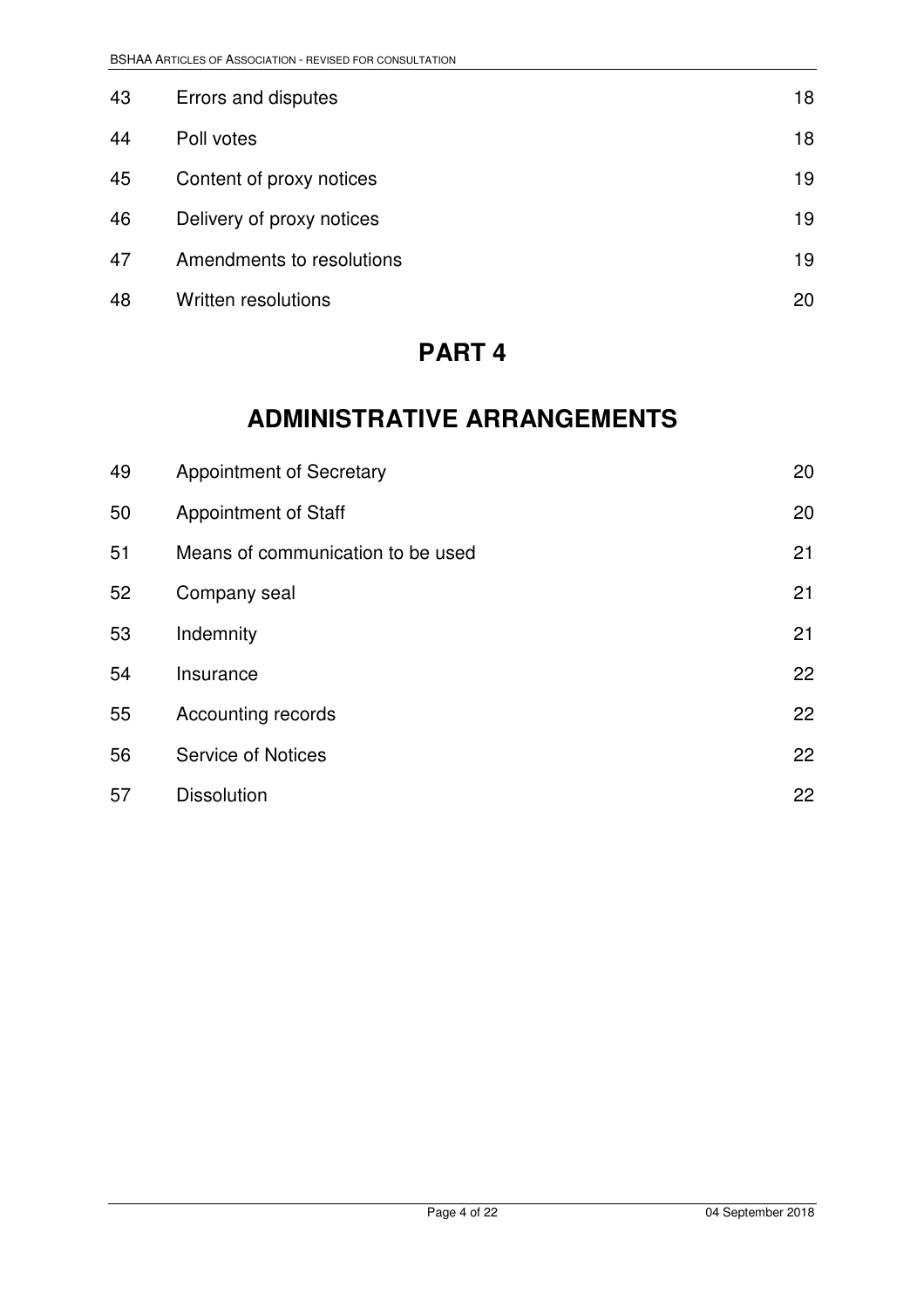# **PART 1**

# **INTERPRETATION AND LIMITATION OF LIABILITY**

#### **1 Defined terms**

(a) In the articles, unless the context requires otherwise:

"**Annual General Meeting**" means an annual general meeting of the Society called pursuant to article 37;

"**articles"** means the Society's articles of association;

"**bankruptcy"** includes individual insolvency proceedings in a jurisdiction other than England and Wales or Northern Ireland which have an effect similar to that of bankruptcy;

"**CEO**" means the chief executive officer of the Society appointed under article 26;

"**Companies Acts"** means the Companies Acts (as defined in section 2 of the Companies Act 2006) in so far as they apply to the Society;

"**the Council**" means the board of directors of the Society;

"**director"** means a director of the Society and includes any person occupying the position of director, by whatever name called;

"**document**" includes, unless otherwise specified, any document sent or supplied in electronic form;

"**electronic form"** has the meaning given in section 1168 of the Companies Act 2006;

"**general meeting**" means a meeting of the members of the Society;

"**Hearing Aid Dispenser**" is a protected title, registered with the HCPC

"**HCPC**" is the Healthcare Professional Council, the regulatory body responsible for registration of Hearing aid Dispensers

"**ordinary resolution"** has the meaning given in section 282 of the Companies Act 2006;

"**Past President**" means the immediate past president of the Society appointed under article 25;

"**President**" means the president of the Society appointed under article 25;

"**proxy notice"** has the meaning given in article 45;

"**registered practitioner**" shall mean a qualified Hearing Aid Dispenser whilst they maintain their registration with the HCPC

"**Society"** shall mean BSHAA or the British Society of Hearing Aid Audiologists Ltd;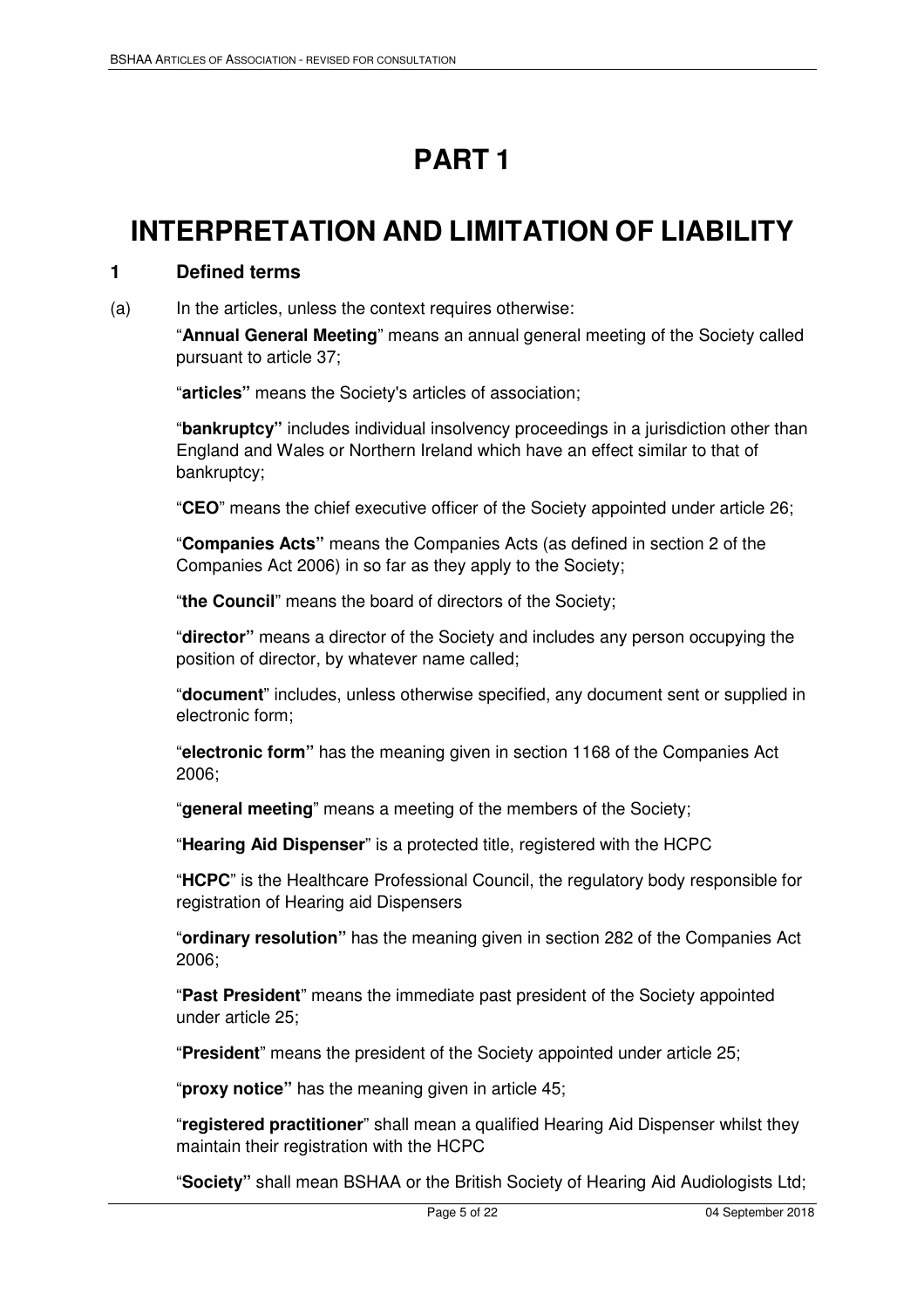"**special resolution"** has the meaning given in section 283 of the Companies Act 2006;

"**subsidiary"** has the meaning given in section 1159 of the Companies Act 2006; and

"**Vice-President**" means the vice-president of the Society appointed under article  $25:$ 

"**writing"** means the representation or reproduction of words, symbols or other information in a visible form by any method or combination of methods, whether sent or supplied in electronic form or otherwise.

#### **2 Meaning**

(a) Unless the context requires otherwise, other words or expressions contained in these articles bear the same meaning as in the Companies Act 2006 as in force on the date when these articles become binding on the Society.

#### **3 Company name**

(a) The name of the company hereinafter called "the Society" is "BSHAA", formerly "British Society of Hearing Aid Audiologists Ltd"

## **PART 2**

### **DIRECTORS**

#### **4 Directors' general authority**

- (a) Subject to the articles, the directors are responsible for the management of the Society's business, for which purpose they may exercise all the powers of the Society.
- (b) No person other than a Qualified Member, Associate Member or Fellow (all as defined in article 28) or other category of member as the Council may decide shall be eligible to hold office as a director.
- (c) At all times a majority of the directors must be registered practitioners, and Council may decide how significant that majority should be.
- (d) Directors of the Society shall not use their office within the Society for any advertising or trade purposes to the extent that such use is within their control.

#### **5 Members' reserve power**

- (a) The members may, by special resolution, direct the directors to take, or refrain from taking, specified action provided that such direction is in good faith.
- (b) No such special resolution invalidates anything which the directors have done before the passing of the resolution.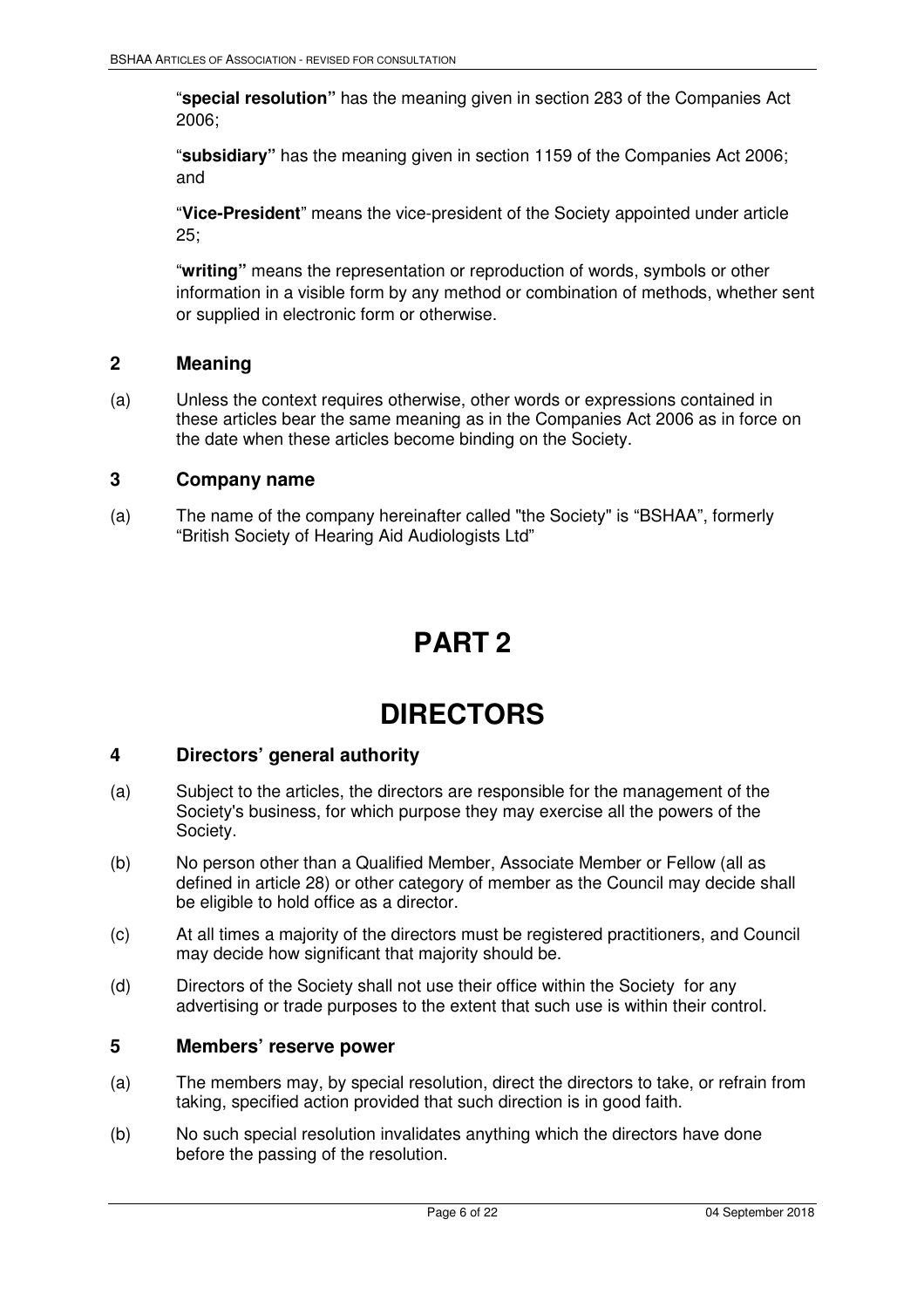#### **6 Number of Directors**

(a) The number of directors shall be not less than five nor more than sixteen. If there are less than five directors the Council may act for the purposes of filling any vacancies or of summoning a general meeting but not for any other purpose.

#### **7 Appointment of directors**

- (a) Council must announce arrangements for the election of directors providing at least three months notice of the date on which the ballot shall close. The election should take place within six months of commencement of each accounting year and must have concluded before the next scheduled Annual General Meeting. The announcement will confirm those directors retiring (and whether they are standing for re-election), the number of vacancies, the term of office applicable to those vacancies and the preferred skills for those filling the vacancies.
- (b) Any member seeking election to the Council must not meet any of the criteria for termination of appointment as detailed in article 22 and must have 1 full year membership for the year prior to the date published for the election
- (c) Any member seeking election to Council (including retiring directors) must provide to the Society a brief personal statement in support of his/her nomination which must be received by the Society at least nine weeks before the date of the election.
- (d) An election shall be conducted by electronic ballot in such manner as the directors may from time to time determine provided that the personal statements from each nominee must be circulated to all voting members at least six weeks before the date of the election and the period in which votes may be cast shall not be less than two weeks.
- (e) The candidates achieving the highest number of votes shall be deemed elected and shall be allocated to vacancies in descending order of the number of votes received (with those receiving the most votes being allocated to the vacancies having the longest term of office), provided that no candidate shall be deemed elected unless:
	- (i) the number of members voting in the election is at least 5% of the total number of voting members;
	- (ii) he/she receives votes from at least 30% of those members voting in the election; and
	- (iii) at the time of appointment, the number of registered practitioners is not reduced below 75% of the total number of directors (as detailed in article 4c).
- (f) If a member who is not a registered practitioner receives sufficient votes to be elected, but their appointment would breach article 7eiii, that member is not appointed but remains eligible to stand in future elections.
- (g) Council will make arrangements to communicate the results of the election to members within 1 week of the election date, and by inclusion in the notices at the Annual General Meeting.
- (h) Newly elected directors shall take office with effect from the next Council Meeting following announcement of the election results.
- (i) The CEO appointed by article 26(a) will be both an employee and a director on the Council for the duration of their employment.

#### **8 Casual Vacancies**

(a) Any casual vacancy occurring in the Council may be filled by the Council. Any person so appointed shall retire at the following Annual General Meeting but shall be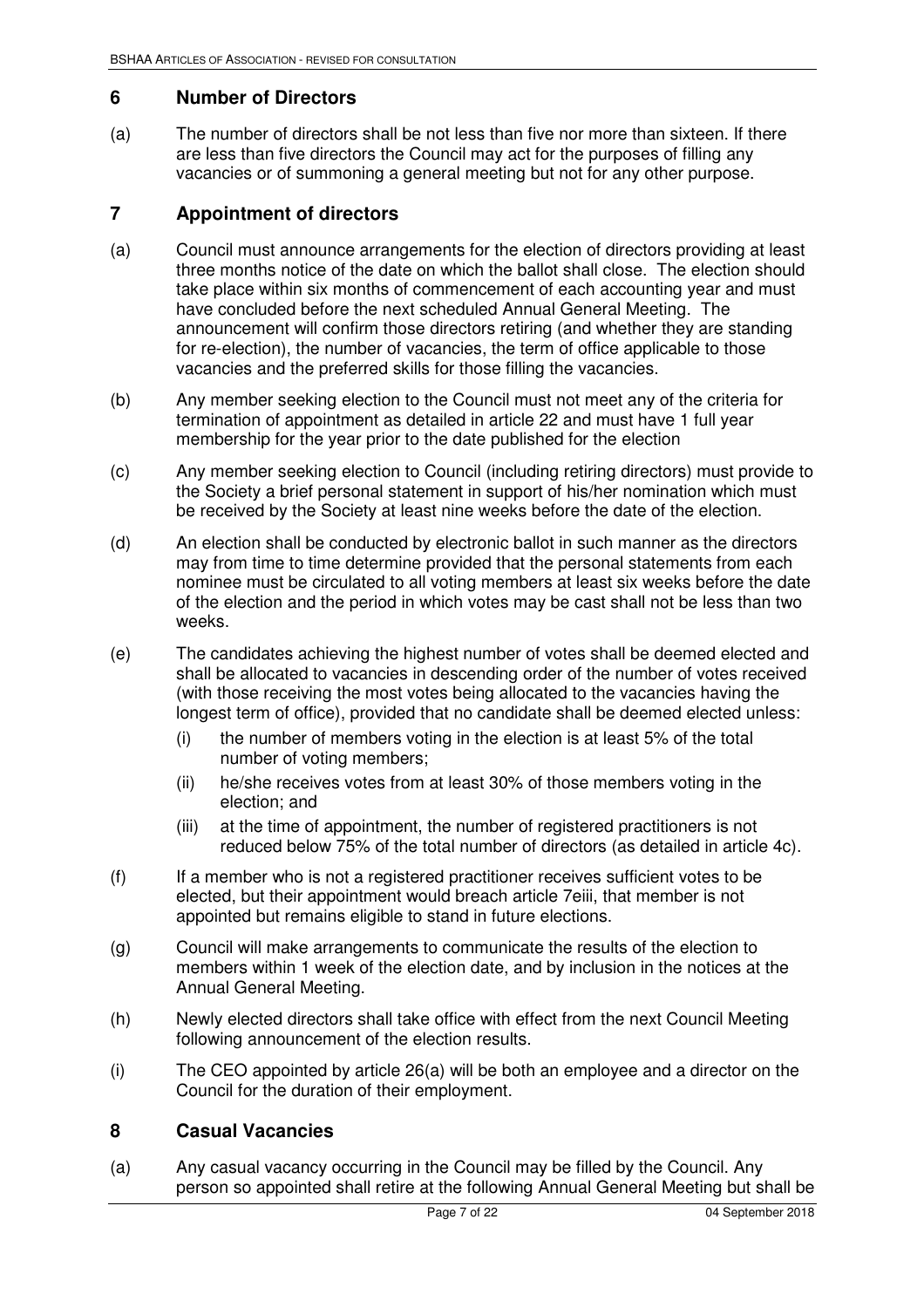eligible for re-election. The number of directors appointed pursuant to this Article shall not exceed such percentage of the total number of directors as the Council may from time to time determine.

#### **9 Directors may delegate**

- (a) The directors shall at all times remain accountable for exercising the powers, conferred by the Articles, but, as they think fit, may delegate any of these:
	- (i) to such person or committee;
	- (ii) by such means (including by power of attorney);
	- (iii) to such an extent;
	- (iv) in relation to such matters; and
	- (v) on such terms and conditions,
- (b) If the directors so specify, any such delegation may authorise further delegation of the directors' powers by any person to whom they are delegated.
- (c) The directors may revoke any delegation in whole or part or alter its terms and conditions.

#### **10 Committees**

- (a) Committees to which the directors delegate any of their powers must follow procedures which are based, as far as they are applicable, on those provisions of the articles that govern the taking of decisions by directors.
- (b) The directors may make rules of procedure for all or any committees which prevail over rules derived from the articles if they are not consistent with them.

#### **11 Directors to take decisions collectively**

(a) Any decision of the directors must be either a majority decision taken at a properly convened Council meeting or a decision taken in accordance with article 12.

#### **12 Unanimous decisions**

- (a) The directors may take a decision other than at a properly convened Council meeting provided that they comply with the provisions of this article 12.
- (b) A matter upon which a decision is required between Council meetings may be raised by any Council member but must be endorsed by the CEO or the President who shall also determine the timescale for the decision-making process.
- (c) Any Council member who has a conflict of interests in relation to the matter to be decided must declare his/her interest and not participate in the decision-making process. In any disciplinary matter the requirement for the President to remain independent is deemed to represent such a conflict.
- (d) An email discussion shall be initiated to set out the facts of the matter to be decided and to allow an exchange of views between Council members. At least a quorum of Council members for the time being must contribute to this discussion for it to be valid.
- (e) After the agreed timescale the CEO or President will summarise the debate, propose a course of action and determine the period in which a Council member may challenge what is proposed or seek further clarification.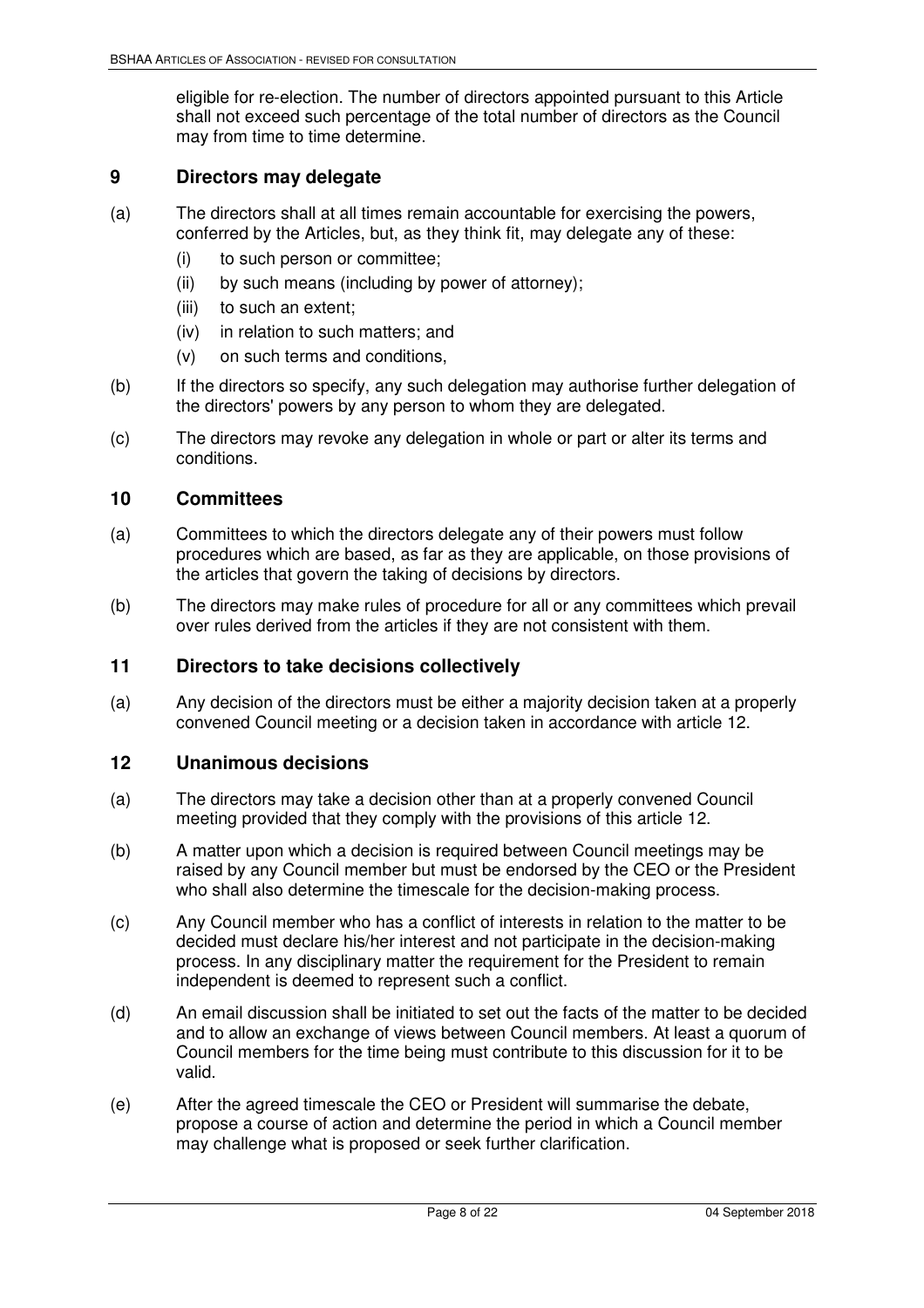- (f) If no objection is raised to the proposed course of action within the agreed timescale the proposal will become an agreed decision of the Council which will be noted and minuted at the next Council meeting.
- (g) If an objection is raised to the proposed course of action then the process set out above shall be repeated or the matter shall be placed on the agenda of the next Council meeting for discussion and decision.

#### **13 Calling a Council meeting**

- (a) Council shall meet together for the dispatch of business at least four times per year and shall regulate their meetings as they think fit.
- (b) Any director may call a Council meeting by giving at least seven days' notice of the meeting to the directors or by authorising the company secretary (if any) to give such notice. The required notice period may be reduced to three days if either the President or the CEO considers that the business to be discussed requires more urgent attention.
- (c) Notice of any Council meeting must indicate:
	- (i) the proposed date and time;
	- (ii) where it is to take place; and
	- (iii) if it is anticipated that directors participating in the meeting will not be in the same place, how it is proposed that they should communicate with each other during the meeting.
- (d) Notice of a directors' meeting must be given to each director but need not be in writing.

#### **14 Participation in Council meetings**

- (a) Subject to the articles, directors participate in a Council meeting or part of a Council meeting when:
	- (i) the meeting has been called and takes place in accordance with the articles, and
	- (ii) they can each communicate with the others any information or opinions they have on any particular item of the business of the meeting.
- (b) In determining whether directors are participating in a Council meeting it is irrelevant where any director is located or how they communicate with each other. For the purposes of article 22(a)(viii), use of conferencing technologies to enable participation in Council meetings shall be considered as a virtual attendance.
- (c) If all the directors participating in a meeting are not in the same place they may decide that the meeting is to be treated as taking place wherever any one or more of them is located.

#### **15 Quorum for Council meetings**

- (a) At a Council meeting unless a quorum is present no proposal is to be voted on except a proposal to call another meeting.
- (b) The quorum for a Council meeting may be fixed from time to time by the directors but it must never be less than three and unless otherwise fixed it is three, at least one of whom must be a registered practitioner.
- (c) If the total number of directors for the time being is less than the quorum required, the directors must not take any decision other than a decision: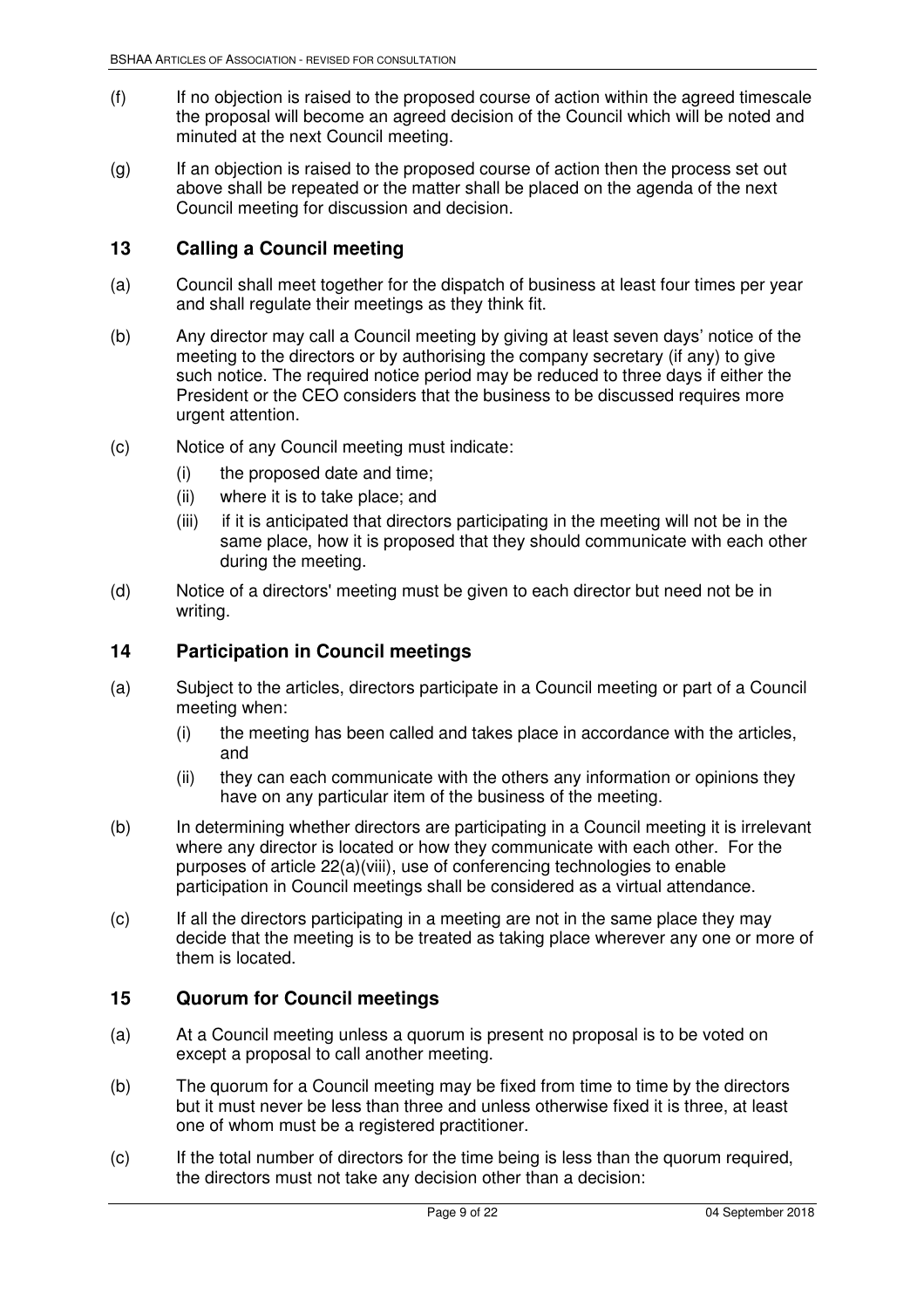- (i) to appoint further directors under article 8, or
- (ii) to call a general meeting so as to enable the members to appoint further directors.

#### **16 Chairing of Council meetings**

(a) The President shall chair Council meetings. In the absence of the President either the Vice-President or Past President shall chair these meetings. If neither the President nor the Vice-President or Past President is present at a Council meeting then the directors present shall decide who amongst their number shall chair the meeting, but it shall not be the CEO.

#### **17 Casting vote**

- (a) If the number of votes for and against a proposal is equal the chair of the meeting shall have a casting vote.
- (b) Article 17 (a) shall not apply if, in accordance with the articles, the chair of the meeting is not to be counted as participating in the decision-making process for quorum or voting purposes.

#### **18 Conflicts of interest**

- (a) Subject to article 18(b), if a proposed decision of the Council is concerned with an actual or proposed transaction or arrangement with the Society in which a director is interested, that director is not to be counted as participating in the decision-making process for quorum or voting purposes.
- (b) Article 18(a) shall not apply when:
	- (i) the Society by ordinary resolution disapplies the provision of the articles which would otherwise prevent the director from being counted as participating in the decision-making process; or
	- (ii) the director's interest cannot reasonably be regarded as likely to give rise to a conflict of interest; or
	- (iii) the director's conflict of interest arises from a guarantee given, or to be given, by or to a director in respect of an obligation incurred by or on behalf of the Society or any of its subsidiaries.
- (c) For the purposes of this article, references to proposed decisions and decision- making processes include any Council meeting or part of a Council meeting or a decision taken pursuant to article 12.
- (d) Subject to article 18(e), if a question arises at a Council meeting or of a committee of directors as to the right of a director to participate in the meeting (or part of the meeting) for voting or quorum purposes, the question may, before the conclusion of the meeting, be referred to the chair of the meeting whose ruling in relation to the director is to be final and conclusive.
- (e) If any question as to the right to participate in the meeting (or part of the meeting) should arise in respect of the chair of the meeting, the question is to be decided by a decision of the directors at that meeting, for which purpose the chair of the meeting is not to be counted as participating in the meeting (or that part of the meeting) for voting or quorum purposes.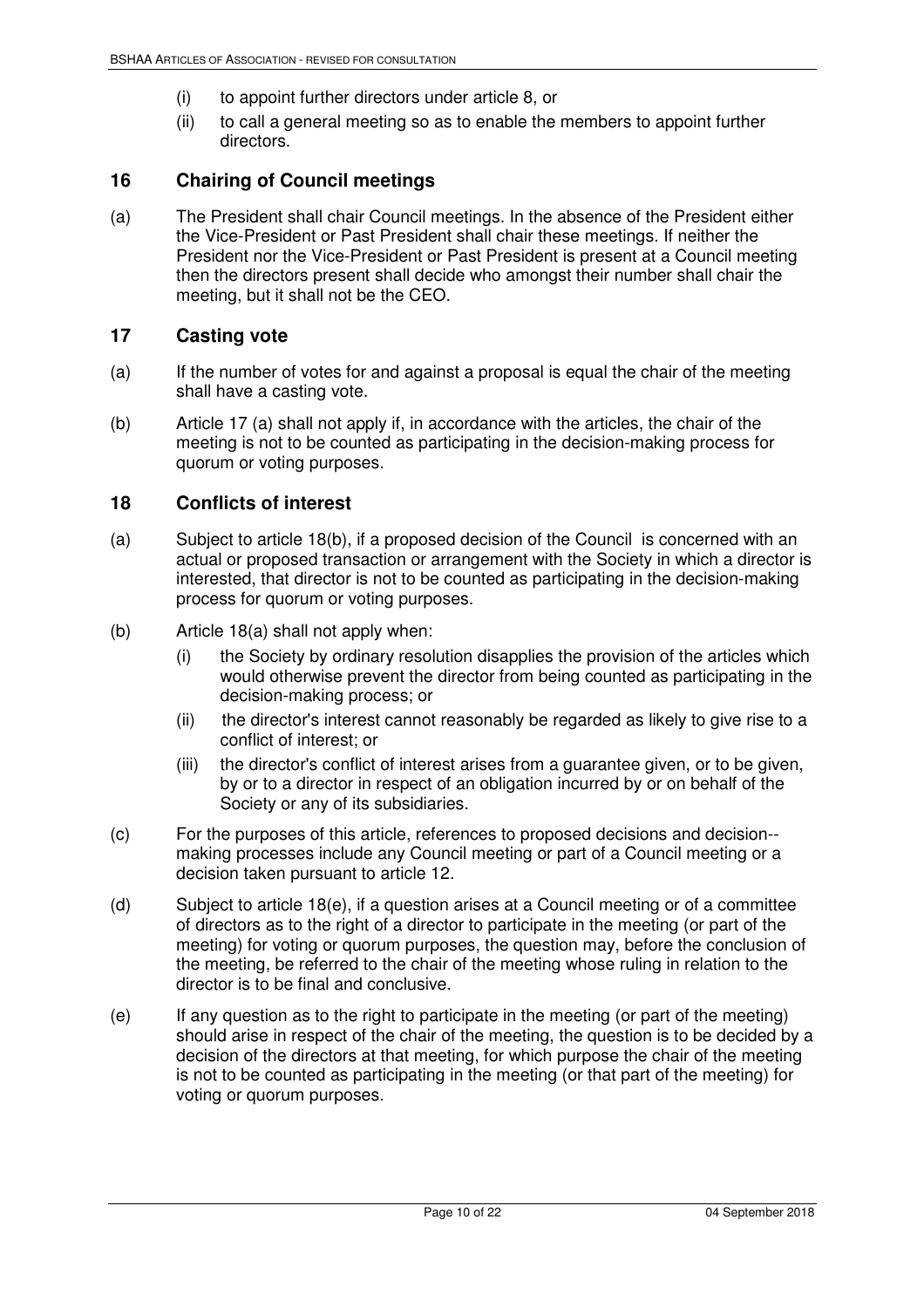#### **19 Records of decisions to be kept**

(a) The directors must ensure that the Society keeps a record, in writing, for at least seven years from the date of the decision recorded, of every decision taken by the directors.

#### **20 Directors' discretion to make further rules**

(a) Subject to the articles, the directors may make any rules, which they think fit, about how they take decisions and about how such rules are to be recorded or communicated to directors.

#### **21 Suspension of directors**

- (a) The Council may if they think fit suspend any director if a breach of any agreed code of practice or any other behaviour which is detrimental to the interests of the Society is alleged and provided that not less than two-thirds of the directors are present in person or via telephone conference or other electronic means at the meeting at which the suspension decision is taken and that not less than two-thirds of the directors present vote in favour of such suspension.
- (b) Where a director is suspended pursuant to article 21(a) the Council shall arrange for an investigation into the allegations against the director and for a report setting out the results of the investigation to be presented to the Council at the earliest opportunity.
- (c) If the allegations against the director are unproven the suspension shall be lifted and the director shall resume his office.
- (d) If the allegations against the director are proven then the Council shall impose such disciplinary sanctions as it shall determine which may include removal of the director from office.
- (e) The director in question shall have the right to address the Council before a final decision is taken in relation to disciplinary sanctions but shall have no further right of appeal.

#### **22 Termination of a director's appointment**

- (a) A person ceases to be a director as soon as:
	- (i) that person ceases for any reason to be a member of the Society;
	- (ii) that person ceases to be a director by virtue of any provision of the Companies Act 2006 or is prohibited from being a director by law;
	- (iii) a bankruptcy order is made against that person;
	- (iv) a composition is made with that person's creditors generally in satisfaction of that person's debts;
	- (v) a registered medical practitioner who is treating that person gives a written opinion to the Society stating that that person has become physically or mentally incapable of acting as a director and may remain so for more than three months;
	- (vi) a court makes an order that, wholly or partly, prevents that person from personally exercising any powers or rights which that person would otherwise have;
	- (vii) the director provides written notification to the Company Secretary that he/she is resigning from office where such resignation has taken effect in accordance with its terms;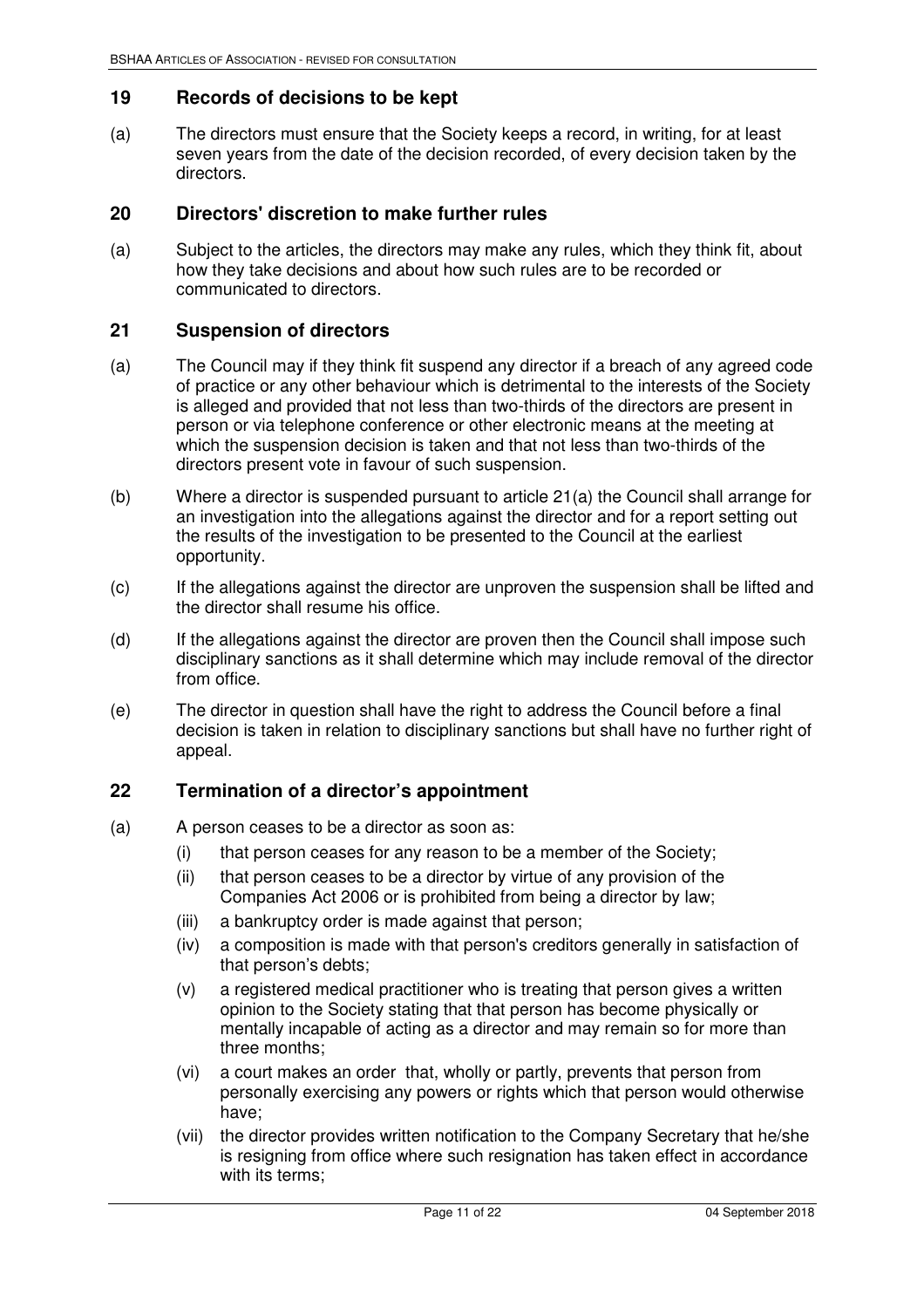- (viii) that director is absent from three consecutive ordinary Council meetings and the Council resolve that he/she should be removed;
- (ix) a resolution is passed by the voting members pursuant to S168 of the 2006 Companies Act; or
- (x) that director is removed by the Council pursuant to article 21.

#### **23 Directors' remuneration**

- (a) Directors may undertake any services for the Society that the Council decides.
- (b) Directors may receive remuneration for services provided to the Society (over and above acting as a director) provided that:-
	- (i) the remuneration paid to the director is reasonable in all the circumstances;
	- (ii) the director is absent from the part of the Council meeting at which the matter of the provision of services and remuneration is discussed;
	- (iii) the director does not vote on such matter and is not counted when calculating whether a quorum of directors is present for that item;
	- (iv) the other directors are satisfied that it is in the best interests of the Society to enter into the arrangement with the director;
	- (v) the reasons for the directors' decision is recorded in the minutes of the Council meeting; and
	- (vi) at no time may more than 25% of the directors for the time being receive remuneration under this article.

#### **24 Directors' expenses**

- (a) The Society may pay any reasonable expenses which the directors properly incur in connection with their attendance at:
	- (i) meetings of Council or committees of directors,
	- (ii) general meetings, or
	- (iii) otherwise in connection with the exercise of their powers and the discharge of their responsibilities in relation to the Society.

#### **25 Vice-President, President and Past President**

- (a) The Council shall, when required, invite nominations for the position of Vice-President.
- (b) Any member seeking election as Vice-President must provide to the Society a brief personal statement in support of his/her nomination which must be received by the Society within the timescale set by the Council.
- (c) Council will review all nominations received by the closing date and will determine which nominee(s) to put forward for a ballot of the members.
- (d) An election shall then be conducted by electronic ballot in such manner as the directors may from time to time determine provided that the personal statements from each nominee must be circulated to all voting members before voting commences and that the period in which votes may be cast shall be not less than two weeks.
- (e) The candidate achieving the highest number of votes shall be deemed elected provided that no candidate shall be deemed elected (even if there is only one candidate) unless:
	- (i) the number of members voting in the election is at least 5% of the total number of voting members; and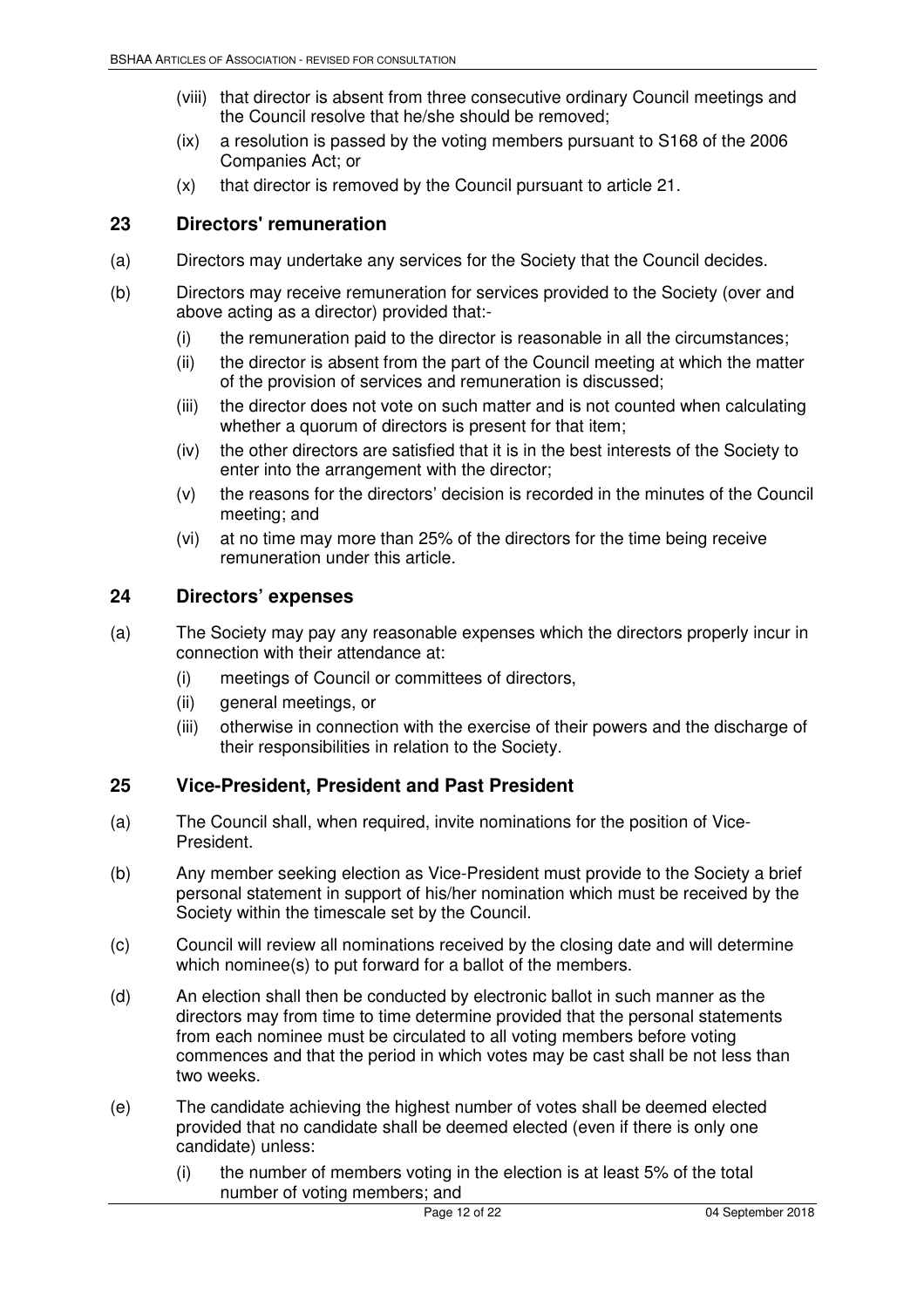- (ii) he/she receives votes from at least 30% of the members voting in the election.
- (f) The result of the election shall be announced at the Annual General Meeting.
- (g) The newly elected Vice-President shall take office with effect from the Council meeting following the publication of the election results and will serve as such for one year.
- (h) At the conclusion of his/her term of office the Vice-President will automatically succeed to the office of President in which role he/she shall serve for two years.
- (i) At the conclusion of his/her term of office the President will automatically succeed to the office of Past President in which role he/she shall serve for one year.
- (j) The Vice-President, President and Past President shall all be directors of the Society.
- (k) Upon the conclusion of his/her term of office the Past President may stand for election as a director of the Society pursuant to article 7.

#### **26 CEO**

- (a) The Council may at its discretion appoint a person as CEO upon such terms as the Council may decide from time to time. The CEO will be a director on the Council under article 7(i), and shall be subject to employment law as an employee of BSHAA.
- (b) An appointment under article 26(a) must be approved by a majority of the members in the annual election process, by means of a written resolution, or at the Annual General Meeting.

## **PART 3 MEMBERSHIP**

#### **27 Applications for membership**

- (a) No person shall become a member of the Society unless:
	- (i) that person has completed an application for membership in a form approved by Council, and
	- (ii) that person has paid the current rate of subscription; and
	- (iii) Council has approved the application. In the event that the application is not approved the applicant shall be advised accordingly and no reason shall be given.
- (b) Council may from time to time admit as an honorary member a person who in the opinion of Council has attained sufficient distinction in hearing aid audiology. An honorary member shall not be required to pay any subscription and is not eligible to hold office as a director or vote.

#### **28 Classes of Membership**

(a) Council shall have the power to provide for the division of members into different classes and for the suffixes which the members of any particular class shall be entitled to use. Rules and any conditions required to be satisfied by every applicant for election to membership may be made by Council with references to the rights,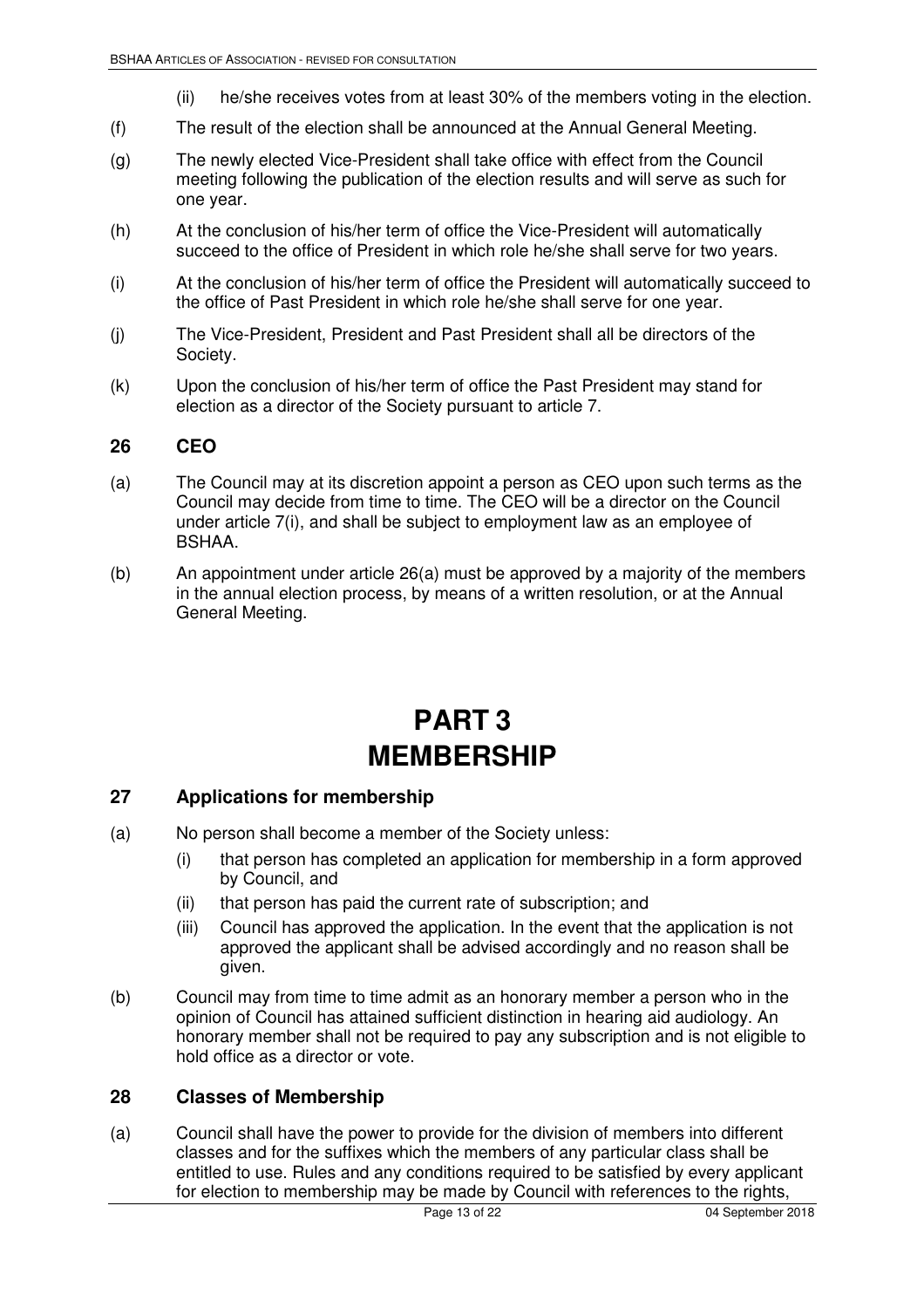privileges, restrictions and conditions attaching to membership of all classes of membership. Any regulations made by Council under this Article may from time to time be added to, altered or rescinded by Council as Council think fit.

- (b) As at the date of adoption of these articles the categories of membership shall be:
	- (i) Associate;
	- (ii) Hearing Care Assistant;
	- (iii) Student;
	- (iv) Qualified Member (a registered Hearing Aid Dispenser);
	- (v) Qualified Fellow (a registered Hearing Aid Dispenser);
	- (vi) retired Member or Fellow and
	- (vii) Honorary;
- (c) The criteria for categories (i) to (vi) in article 28(b) shall be set out in the Society's membership booklet and the criterion for category (vii) in article 28(b) is set out in article 27(b)
- (d) Only Associate Members, Members and Fellows are company members for the purposes of the Companies Acts and able to exercise a vote in relation to any matter upon which a decision of the members is required.

#### **29 Use of membership suffix**

- (a) A member may advertise his/her connection with the Society by using the suffix to which the member is entitled under regulations for the time being in force. The member shall cease use of the suffix immediately:
	- (i) upon ceasing to be a member of the Society, or
	- (ii) upon ceasing to be listed by the HCPC on the register of authorised Hearing Aid Dispensers, other than as provided for in article 29(b).
- (b) Members or Fellows in category 28(b)(vi) may continue to use the suffix to which they are entitled, with the addition of the term "(retired)" if they are no longer registered with HCPC because they are in full time retirement.
- (c) The member shall not advertise his/her connection with the Society at any place of business unless the member personally practices at that place.

#### **30 Certificates of Membership**

- (a) Members may be entitled to receive a certificate of membership in accordance with the regulations as determined by Council.
- (b) When issued every certificate of membership shall be the property of the Society and not of the member named thereon. The member in question, either on ceasing to be a member or on demand by the Council, shall forthwith return the certificate to the Secretary. On the death of a member the personal representatives shall forthwith return the certificate to the Secretary.

#### **31 Subscription of members**

- (a) The amount of the annual subscription payable by members shall from time to time be determined by Council. Every member shall be bound by any resolution of Council fixing the rate of annual subscription.
- (b) If the subscription of any member shall be one month in arrears notice in writing may be given to the member requiring payment of such subscription within 14 days and if on expiry of the 14 days payment has not been received the Council may resolve to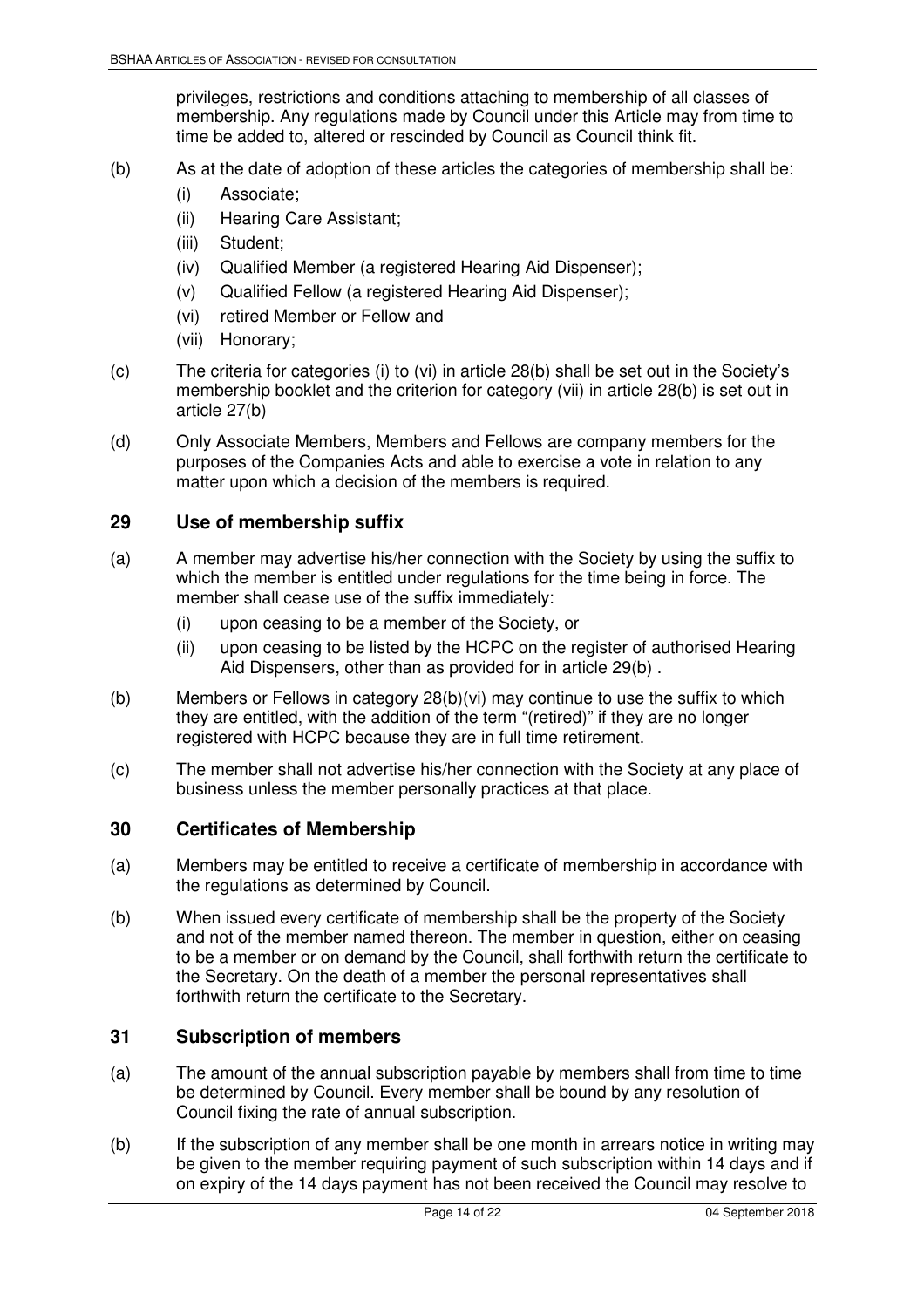remove the member from the register of members and the member shall cease forthwith to be a member without prejudice to the requirement to pay any other amount due to the Society at the date of such exclusion.

#### **32 Termination of membership**

- (a) A member may withdraw from membership of the Society at any time on giving notice in writing to the Society by post or via email to the administrative or registered office.
- (b) Membership is not transferable.
- (c) Membership shall terminate on the death of the member.
- (d) Membership shall terminate automatically upon the Council serving notice to that effect if the member shall become bankrupt or have a receiving order made against him/her or make any arrangement with creditors or become of unsound mind.
- (e) Membership may be terminated by the Council in accordance with article 31(b).

#### **33 Effect of ceasing to be a member**

- (a) Upon removal of a member from the register of members pursuant to article 31(b), on termination of membership pursuant to article 32 or on suspension or exclusion of membership pursuant to article 35 the member:
	- (i) shall return the certificate of membership in accordance with article 30;
	- (ii) shall cease use of the designatory suffix of the Society;
	- (iii) shall cease to advertise his connection with the Society;
	- (iv) shall be removed from the Society's website;
	- (v) shall remove all references to the Society which shall include letterheads and stationery and on the member's website; and
	- (vi) shall cease to receive any of the benefits associated with membership.

#### **34 Reinstatement of Member**

(a) Members whose membership has been terminated for whatever reason may apply for reinstatement subject to payment of the annual rate of subscription and the current administration fee. Application for reinstatement shall be subject to approval by Council. No reason shall be given by Council in the event that the request is not approved.

#### **35 Suspension and exclusion of members**

- (a) A member who is guilty of conduct which in the opinion of the Council is in breach of the Society's codes of practice in force at that time or which in the opinion of the Council otherwise renders the member unfit to remain a member may be excluded from membership or suspended from membership during such time as the Council thinks fit and subject to such terms as the Council may decide.
- (b) Where a member is a Director of a company or a proprietor or partner in a business that member shall be deemed to be responsible for such company or business as the case may be, complying with the Society's codes of practice in force at that time.
- (c) If members represent to the Council that a member has been guilty of a breach of the Society's codes of practice in force at that time then the Council shall consider the allegations made against the member and if Council is satisfied that the member has been guilty of such conduct the member: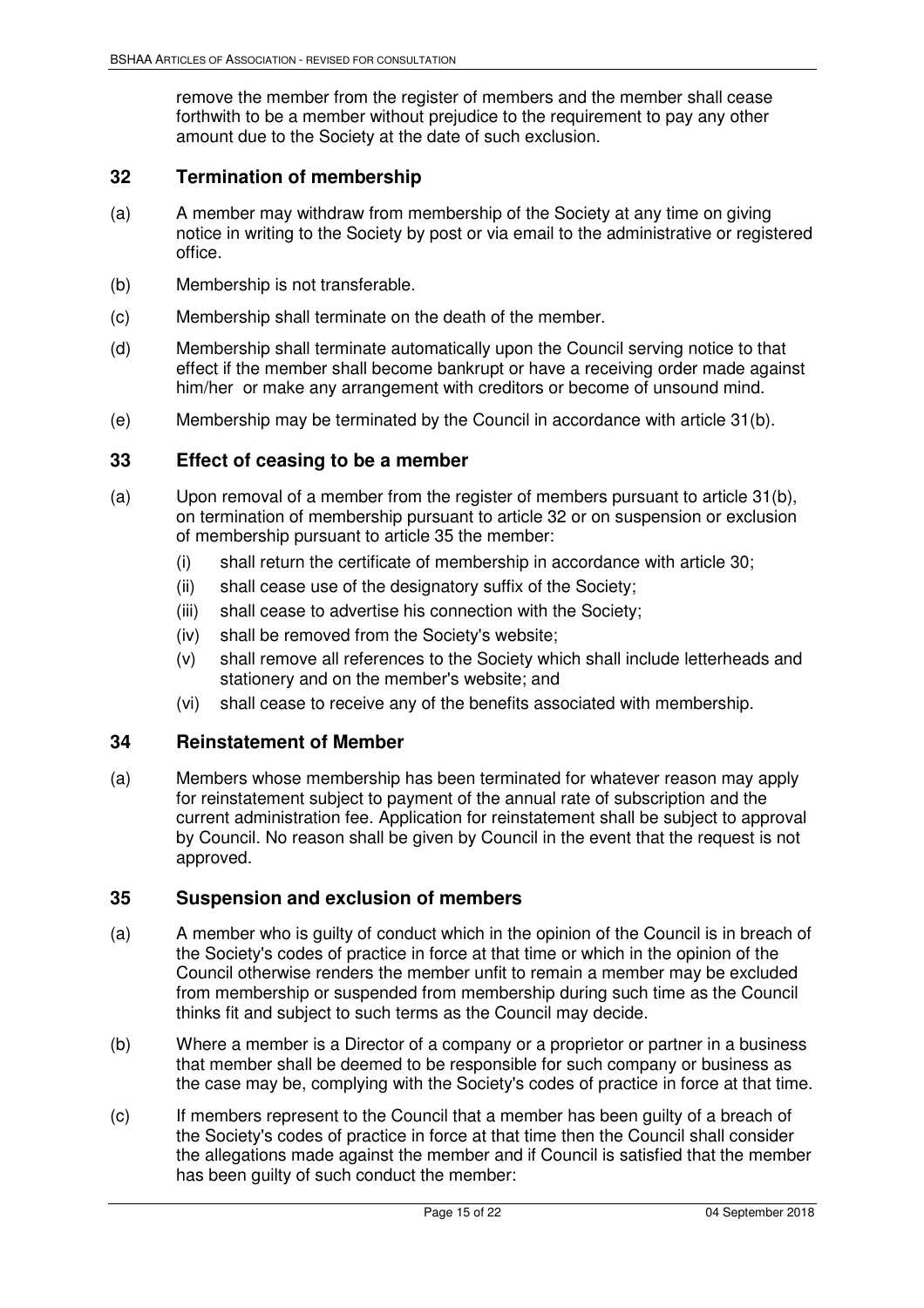- (i) may be excluded or suspended from membership for such time as the Council think fit or
- (ii) may forfeit the current membership status or
- (iii) may be subject to such conditions that the Council decides.
- (d) The Council shall investigate any complaint received pursuant to this article 35 in accordance with the procedure at the time of the alleged complaint as laid down in its code of practice.
- (e) The effect of exclusion or suspension of membership shall be in accordance with article 33.

#### **36 Liability of members**

- (a) The liability of each member is limited to  $£2$ , being the amount that each member undertakes to contribute to the assets of the Society in the event of its being wound up while he/she is a member or within one year after he/she ceases to be a member, for:
	- (i) payment of the Society's debts and liabilities contracted before he/she ceased to be a member;
	- (ii) payment of the costs, charges and expenses of winding up and
	- (iii) adjustment of the rights of the contributories among themselves.
- (b) No portion of the Society's profits or income shall be distributed to its members by way of dividend, bonus or otherwise by way of profit, provided that nothing shall prevent payment in good faith of remuneration or expenses in return for services actually rendered or liabilities incurred.

#### **37 Requirement to hold an Annual General Meeting**

- (a) The Society shall once in every year on such date as the Council may determine hold a general meeting as its Annual General Meeting and shall specify the same as such in the notices calling it.
- (b) An Annual General Meeting shall be called by giving at least twenty-one days' notice in writing. All other general meetings shall be called by giving at least 14 days' notice in writing.
- (c) Further general meetings may be called at any time by the Council and shall also be convened on requisition of a member as provided by S303 of the Companies Acts. The statutory power of requisitioning a general meeting shall be extended so as to be exercised at any time by forty or more members entitled to vote notwithstanding that they may not represent 5% of total voting rights.

#### **38 Attendance and speaking at general meetings**

- (a) A person is able to exercise the right to speak at a general meeting when that person is in a position to communicate to all those attending the meeting, during the meeting, any information or opinions which that person has on the business of the meeting.
- (b) A person is able to exercise the right to vote at a general meeting when;
	- (i) that person is able to vote, during the meeting, on resolutions put to the vote at the meeting, and
	- (ii) that person's vote can be taken into account in determining whether or not such resolutions are passed at the same time as the votes of all the other persons attending the meeting.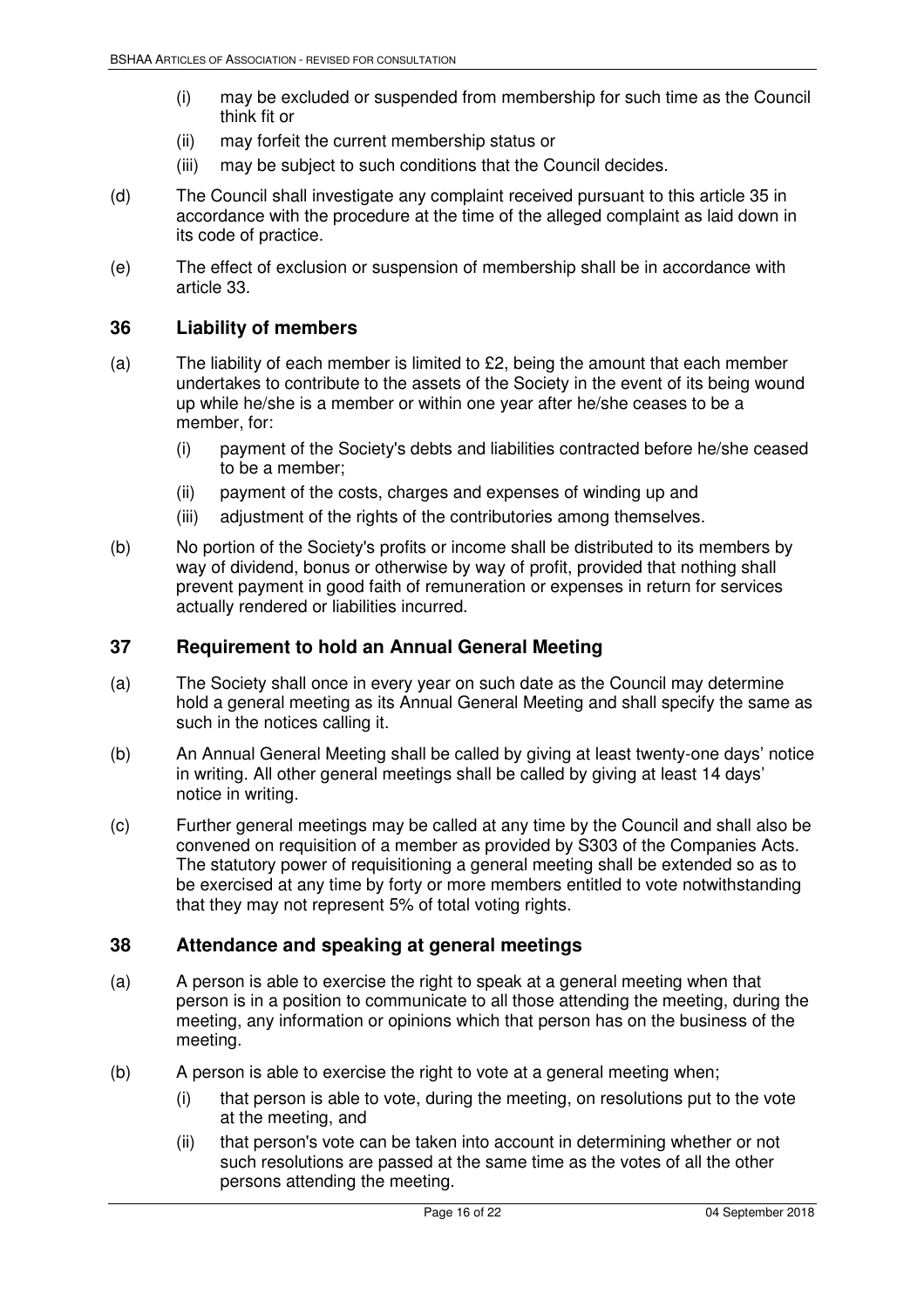- (c) The directors may make whatever arrangements they consider appropriate to enable those attending a general meeting to exercise their rights to speak or vote at it.
- (d) In determining attendance at a general meeting it is immaterial whether any two or more members attending it are in the same place as each other.
- (e) Two or more persons who are not in the same place as each other attend a general meeting if their circumstances are such that if they have (or were to have) rights to speak and vote at that meeting, they are (or would be) able to exercise them.
- (f) Directors may attend and speak at general meetings.
- (g) Persons who are not members of the Society may not attend and speak at a general meeting unless they hold a valid proxy for a member.

#### **39 Quorum for general meetings**

- (a) No business other than the appointment of the chair of the meeting and the adjournment the meeting pursuant to article 41 is to be transacted at a general meeting if the persons attending it do not constitute a quorum.
- (b) The quorum for any general meeting shall be two percent of the total number of members for the time being present in person or proxy and entitled to vote.

#### **40 Chairing general meetings**

- (a) The chair at a general meeting shall be the President or failing him the Vice-President or Past President.
- (b) If the President and the Vice-President or Past President are not present or are unwilling to chair the meeting within thirty minutes of the time at which the meeting was due to start the directors present, or if no directors are present, the members present at the meeting, must appoint a director or member to chair the meeting and the appointment of the chair of the meeting must be the first business of the meeting.

#### **41 Adjournment**

- (a) If the persons attending a general meeting do not within half an hour of the time at which the meeting was due to start constitute a quorum or if during a meeting a quorum ceases to be present, the chair of the meeting must adjourn it.
- (b) The chair of the meeting may adjourn a general meeting at which a quorum is present if:
	- (i) the meeting consents to an adjournment, or
	- (ii) it appears to the chair that an adjournment is necessary to protect the safety of any person attending the meeting or ensure that the business of the meeting is conducted in an orderly manner.
- (c) The chair of the meeting must adjourn a general meeting if directed to do so by the meeting.
- (d) When adjourning a general meeting, the chair of the meeting must:
	- (i) either specify the time and place to which it is adjourned or state that it is to continue at a time and place to be fixed by the directors, and
	- (ii) have regard to any directions as to the time and place of any adjournment which have been given by the meeting.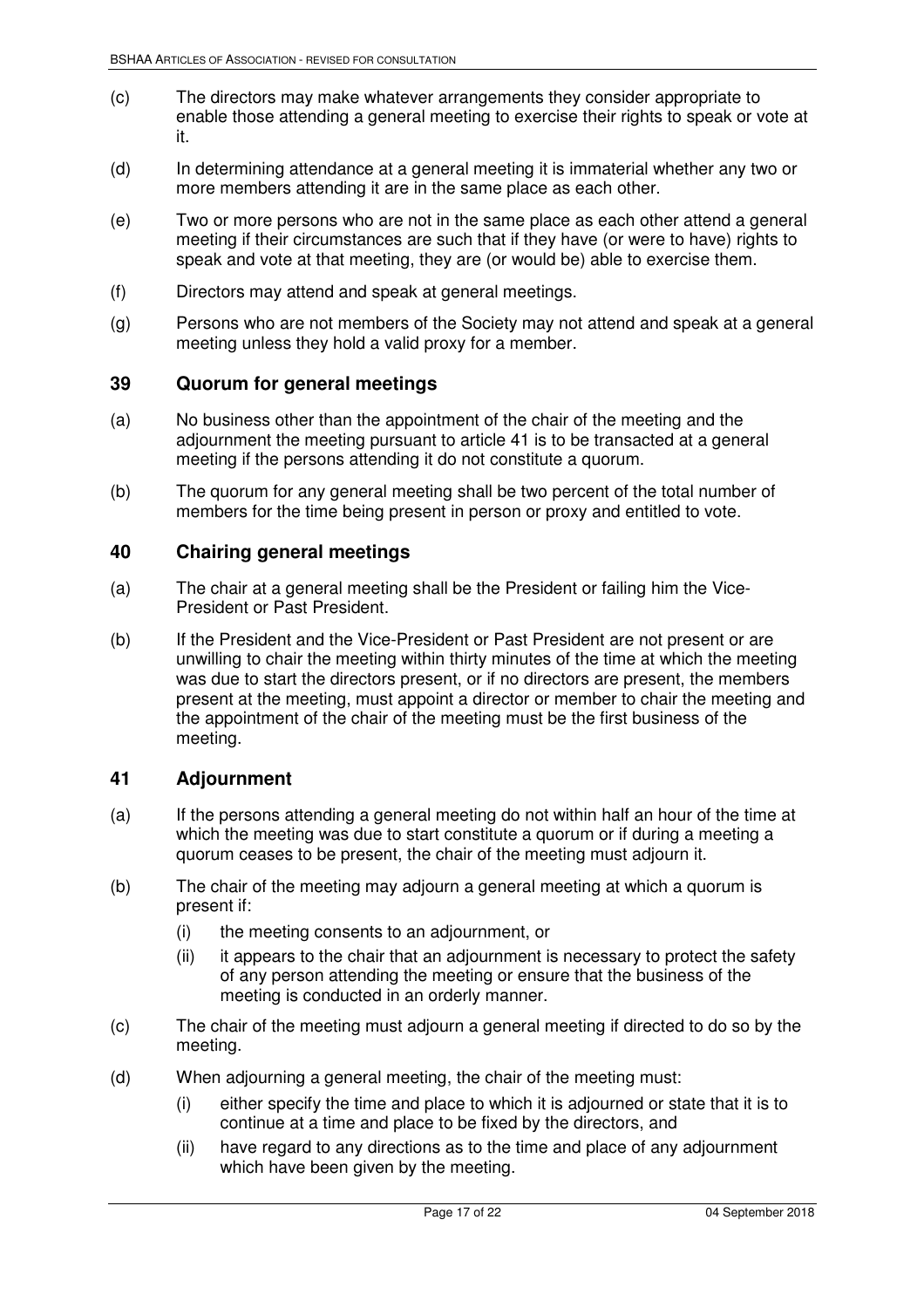- (e) If the continuation of an adjourned meeting is to take place more than 14 days after it is adjourned, the Society must give at least 7 clear days' notice of it (that is, excluding the day of the adjourned meeting and the day on which the notice is given):
	- (i) to all persons to whom notice of the Society's general meetings is required to be given, and
	- (ii) containing the same information which such notice is required to contain.
- (f) No business may be transacted at an adjourned general meeting which could not properly have been transacted at the meeting if the adjournment had not taken place.

#### **42 Voting: general**

- (a) A resolution put to the vote of a general meeting must be decided on a show of hands unless a poll is duly demanded in accordance with the articles.
- (b) Every member other than honorary members shall have one vote.
- (c) Members may instead of voting personally appoint a proxy to attend and vote on their behalf. If appointing a proxy the member must send to the Secretary a proxy form no later than 48 hours prior to the general meeting in the form required by article 45.
- (d) In the case of an equality of votes either on a show of hands or on a poll the chair of the meeting shall be entitled to a further casting vote.

#### **43 Errors and disputes**

- (a) No objection may be raised to the qualification of any person voting at a meeting except at the meeting or adjourned meeting at which the vote is tendered and every vote not disallowed at the meeting is valid.
- (b) Any such objection must be referred to the chair of the meeting whose decision is final.

#### **44 Poll votes**

- (a) A poll on a resolution may be demanded:
	- (i) in advance of the general meeting where it is to be put to the vote; or
	- (ii) at a general meeting, either before a show of hands on that resolution or immediately after the result of a show of hands on that resolution is declared.
- (b) A poll may be demanded by:
	- (i) the chair of the meeting;
	- (ii) two or more directors;
	- (iii) ten or more persons having the right to vote on the resolution; or
	- (iv) a person or persons representing not less than one tenth of the total voting rights of all the members having the right to vote on the resolution.
- (c) A demand for a poll may be withdrawn if:
	- (i) the poll has not yet been taken and
	- (ii) the chair of the meeting consents to the withdrawal.
- (d) Polls must be taken immediately and in such manner as the chair of the meeting directs.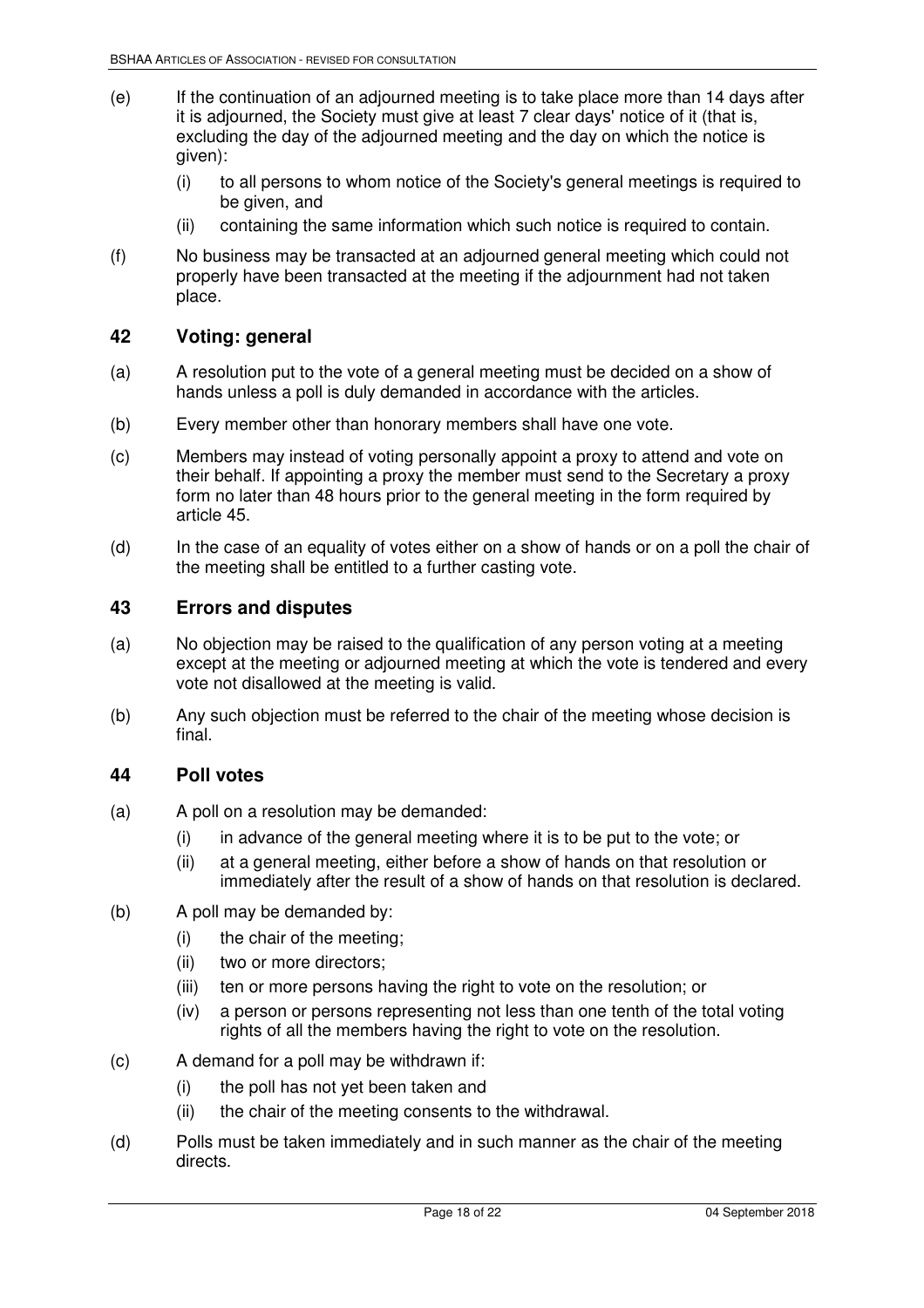(e) No poll shall be demanded on the election of a chair of the meeting or on any adjournment.

#### **45 Content of proxy notices**

- (a) Proxies may only validly be appointed by a notice in writing (a "proxy notice") which:
	- (i) states the name and address of the member appointing the proxy;
	- (ii) identifies the person appointed to be that member's proxy and the general meeting in relation to which that person is appointed;
	- (iii) is signed by or on behalf of the member appointing the proxy, or is authenticated in such manner as the directors may determine; and
	- (iv) is delivered to the Society in accordance with the articles and any instructions contained in the notice of the general meeting to which it relates.
- (b) The Society may require proxy notices to be delivered in a particular form and may specify different forms for different purposes.
- (c) Proxy notices may specify how the proxy appointed under them is to vote (or that the proxy is to abstain from voting) on one or more resolutions.
- (d) Unless a proxy notice indicates otherwise, it must be treated as:
	- (i) allowing the person appointed under it as a proxy discretion as to how to vote on any ancillary or procedural resolutions put to the meeting; and
	- (ii) appointing that person as a proxy in relation to any adjournment of the general meeting to which it relates as well as the meeting itself.

#### **46 Delivery of proxy notices**

- (a) A person who is entitled to attend, speak or vote (either on a show of hands or on a poll) at a general meeting remains so entitled in respect of that meeting or any adjournment of it, even though a valid proxy notice has been delivered to the Society by or on behalf of that person.
- (b) An appointment under a proxy notice may be revoked by delivering to the Society a notice in writing given by or on behalf of the person by whom or on whose behalf the proxy notice was given.
- (c) A notice revoking a proxy appointment only takes effect if it is delivered before the start of the meeting or adjourned meeting to which it relates.
- (d) If a proxy notice is not executed by the person appointing the proxy it must be accompanied by written evidence of the authority of the person who executed it to execute it on the appointor's behalf.

#### **47 Amendments to resolutions**

- (a) An ordinary resolution to be proposed at a general meeting may be amended by ordinary resolution if:
	- (i) notice of the proposed amendment is given to the Society in writing by a person entitled to vote at the general meeting at which it is to be proposed not less than 48 hours before the meeting is to take place (or such later time as the chair of the meeting may determine) and
	- (ii) the proposed amendment does not, in the reasonable opinion of the chair of the meeting, materially alter the scope of the resolution.
- (b) A special resolution to be proposed at a general meeting may be amended by ordinary resolution, if: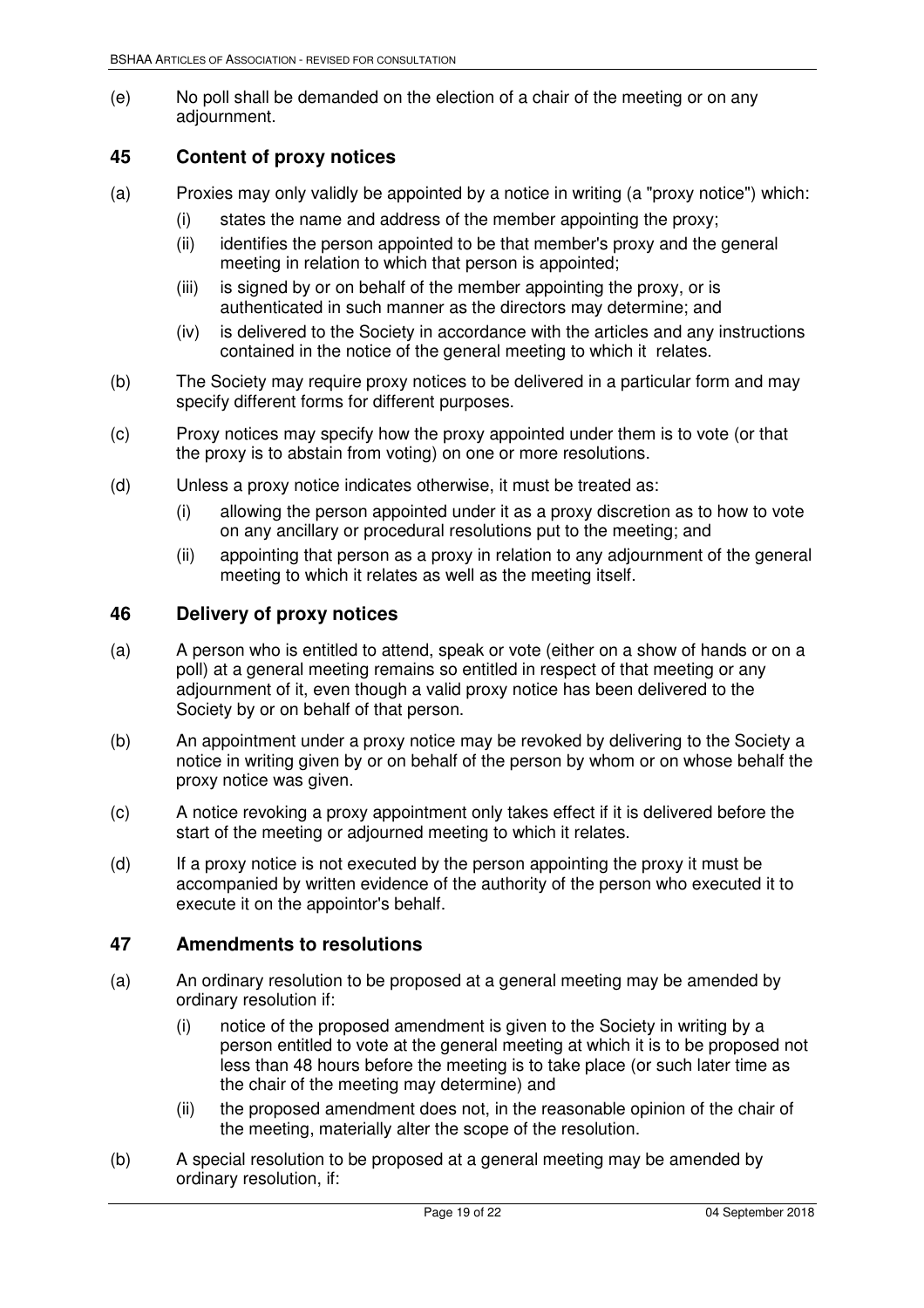- (i) the chair of the meeting proposes the amendment at the general meeting at which the resolution is to be proposed, and
- (ii) the amendment does not go beyond what is necessary to correct a grammatical or other non-substantive error in the resolution.
- (c) If the chair of the meeting, acting in good faith, wrongly decides that an amendment to a resolution is out of order, the chair's error does not invalidate the vote on that resolution.

#### **48 Written resolutions**

- (a) A written resolution approved by a simple majority (or in the case of a special resolution by a majority of not less than 75%) of voting members (provided that those members would constitute a quorum at a general meeting) is as valid as if it had been passed at a general meeting provided that:
	- (i) a copy of the proposed resolution has been sent to every eligible member;
	- (ii) a simple majority (or in the case of a special resolution a majority of not less than 75%) of members have signified their agreement to the resolution; and
	- (iii) such agreement is contained in an authenticated document that has been received at the registered office or administrative address of the Society within the period of 28 days beginning with the circulation date.
- (b) A resolution under article 48(a) may consist of several documents in similar form each approved by one or more members.

# **PART 4 ADMINISTRATIVE ARRANGEMENTS**

#### **49 Appointment of Secretary**

- (a) The Council shall appoint a company secretary to hold office for such term as the Council may decide. The company secretary shall be remunerated as determined by Council from time to time.
- (b) The Council may at its discretion appoint an assistant or deputy secretary.

#### **50 Appointment of Staff**

- (a) The Council may appoint at its discretion (and under such terms as it thinks fit) staff either on a full time, part time or consultancy basis.
- (b) The Council may pay pensions or gratuities on retirement to employees of the Society or otherwise provide by way of superannuation scheme, assurance or otherwise for their superannuation and may also if thought fit provide by way of pension, annuity, allowance or otherwise for former employees of the Society or dependants or relatives.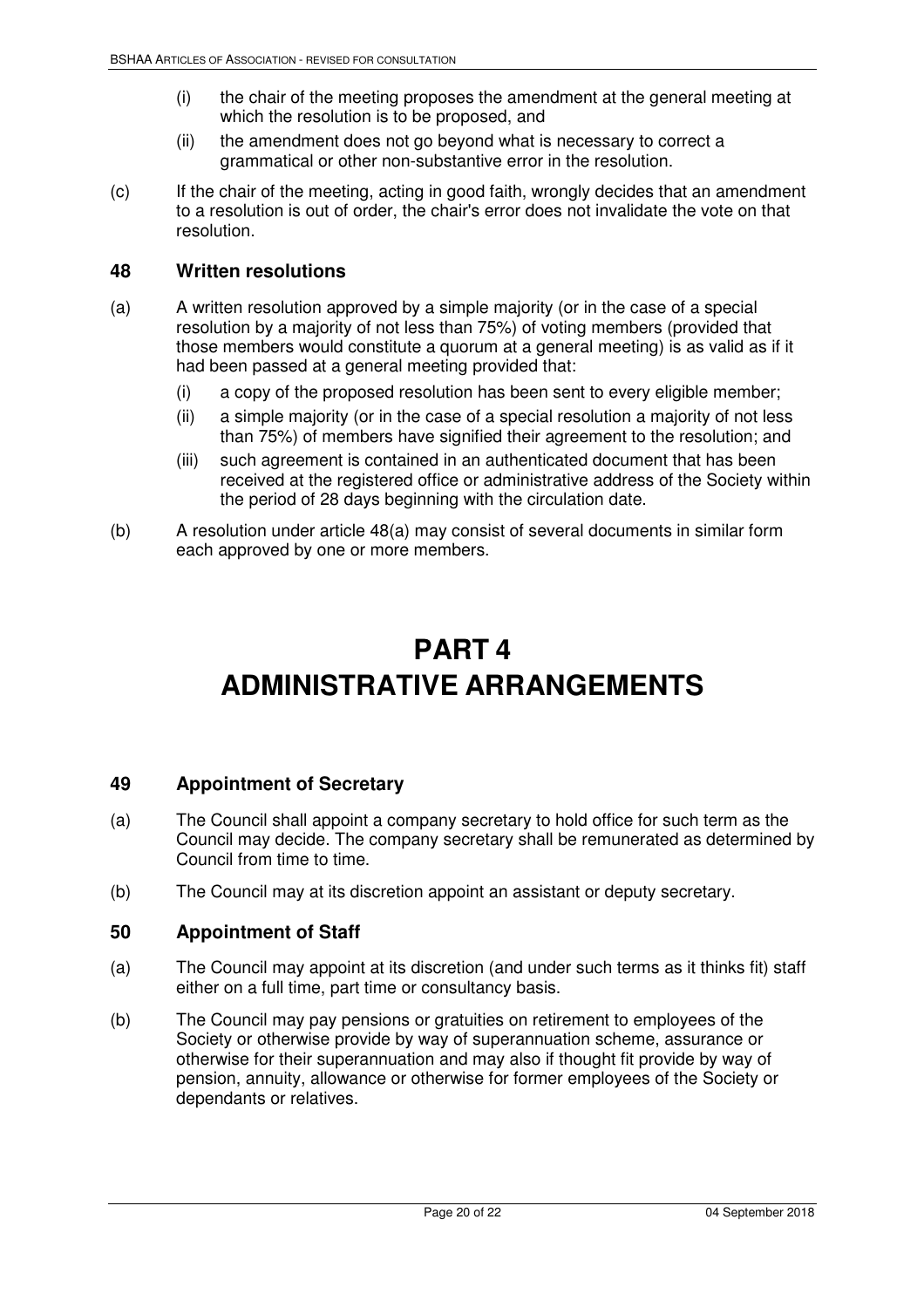#### **51 Means of communication to be used**

- (a) Subject to the articles, anything sent or supplied by or to the Society under the articles may be sent or supplied in any way in which the Companies Acts provide for documents or information which are authorised or required by any provision of those Acts to be sent or supplied by or to the Society.
- (b) Members are required to provide and maintain a working email address as a condition of their membership. Members are deemed to have received all communication sent to this address in accord with article 51(a).
- (c) Subject to the articles, any notice or document to be sent or supplied to a director in connection with the taking of decisions by directors may also be sent or supplied by the means by which that director has asked to be sent or supplied with such notices or documents for the time being.
- (d) A director may agree with the Society that notices or documents sent to that director in a particular way are to be deemed to have been received within a specified time of their being sent and for the specified time to be less than 48 hours.

#### **52 Company seal**

- (a) Any common seal may only be used by the authority of the directors.
- (b) The directors may decide by what means and in what form any common seal is to be used.
- (c) Unless otherwise decided by the directors, if the Society has a common seal and it is affixed to a document the document must also be signed by at least one authorised person in the presence of a witness who attests the signature.
- (d) For the purposes of this article, an authorised person is:
	- (i) any director ;
	- (ii) the company secretary (if any); or
	- (iii) any person authorised by the directors for the purpose of signing documents to which the common seal is applied.

#### **53 Indemnity**

- (a) Subject to article 53(b), a relevant director or an associated company may be indemnified out of the Society's assets against:
	- (i) any liability incurred by that director in connection with any negligence, default, breach of duty or breach of trust in relation to the Society or an associated company;
	- (ii) any liability incurred by that director in connection with the activities of the Society; or
	- (iii) any other liability incurred by that director as an officer of the Society or an associated company.
- (b) This article does not authorise any indemnity which would be prohibited or rendered void by any provision of the Companies Acts or by any other provision of law.
- (c) In this article:
	- (i) companies are associated if one is a subsidiary of the other or both are subsidiaries of the same body corporate; and
	- (ii) a "relevant director" means any director or former director of the Society or an associated company.